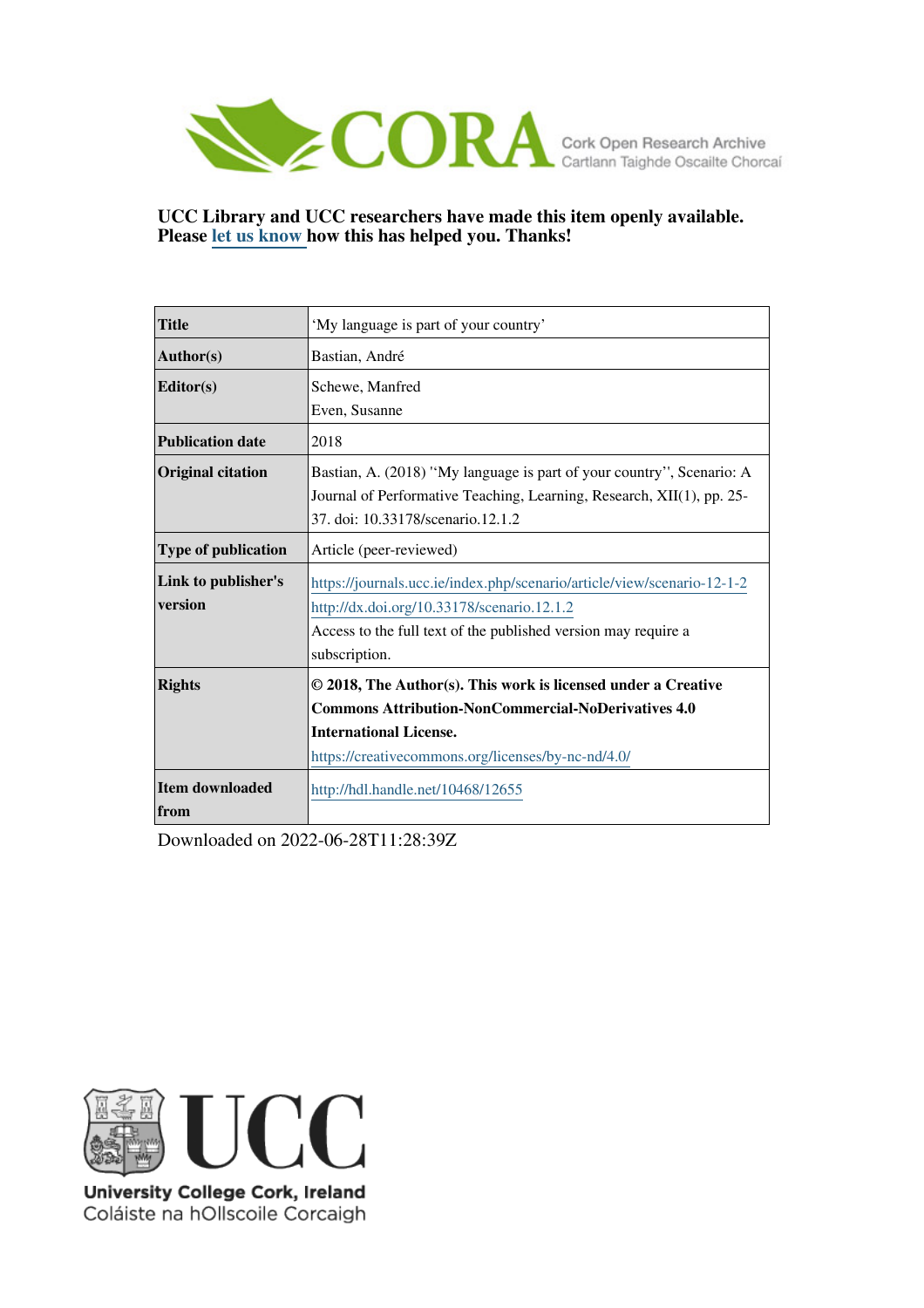

# **'My language is part of your country'**

Creating a deeper sense of belonging through two-way language teaching in process drama/in-role drama

### *André Bastian*

#### **Abstract**

Youth disengagement is closely linked to current phenomena of (Islamic) radicalization in Western societies and beyond. Therefore, substantial funding is dedicated to 'de-radicalization programs' such as the 'Aarhus Model' within the Danish de-radicalization 'Action Plan' (2009–). Providing support for finishing school, housing and work to 'would-be fighters' in conflict zones of the Middle East offers an alternative to punitive approaches. Nonetheless, sustainable success in creating a sense of belonging in liberal democracies arguably needs to start earlier and avoid discriminatory assumptions like those seen in the term 'de-radicalization'. The author proposes a strategic initiative in Applied Theatre. Based on Process Drama and In-Role-Drama, the initiative focuses on the two-way teaching of language(s) in the Drama classroom. It considers both the pragmatic need for one (or several) official language(s) to keep open the sophisticated channels of communication in modern liberal democracies, and the rich cultural and linguistic heritage that arrives in many Western societies from other parts of the world every day. Employability needs meet the need for reciprocal empathy and shared cultural acknowledgement. Avoiding the common vocabulary of deficiency ('lack of language proficiency', 'need for cultural integration') the article outlines the possible benefits and potential obstacles of this new approach.

#### **1 Introduction**

The following discussion will outline context and theoretical underpinnings of a possible future initiative at the cross-roads of Language and Drama teaching that aims to address the current problem of youth extremism in many Western societies by minimizing, at the same time, problems of stigmatization and short-term politicking that can be linked to the term 'de-radicalization'. Far from proposing a complete design and definite institutional involvement, the article rather seeks to initiate and/or add to a rich discussion and encourage further suggestions. In the best sense of recreating the serious play in the rehearsal room, it hopes to offer a room for thoughts and convince other

> Copyright © 2018 the author[s]. This work is licensed under a Creative Commons Attribution-NonCommercial-NoDerivatives 4.0 International License.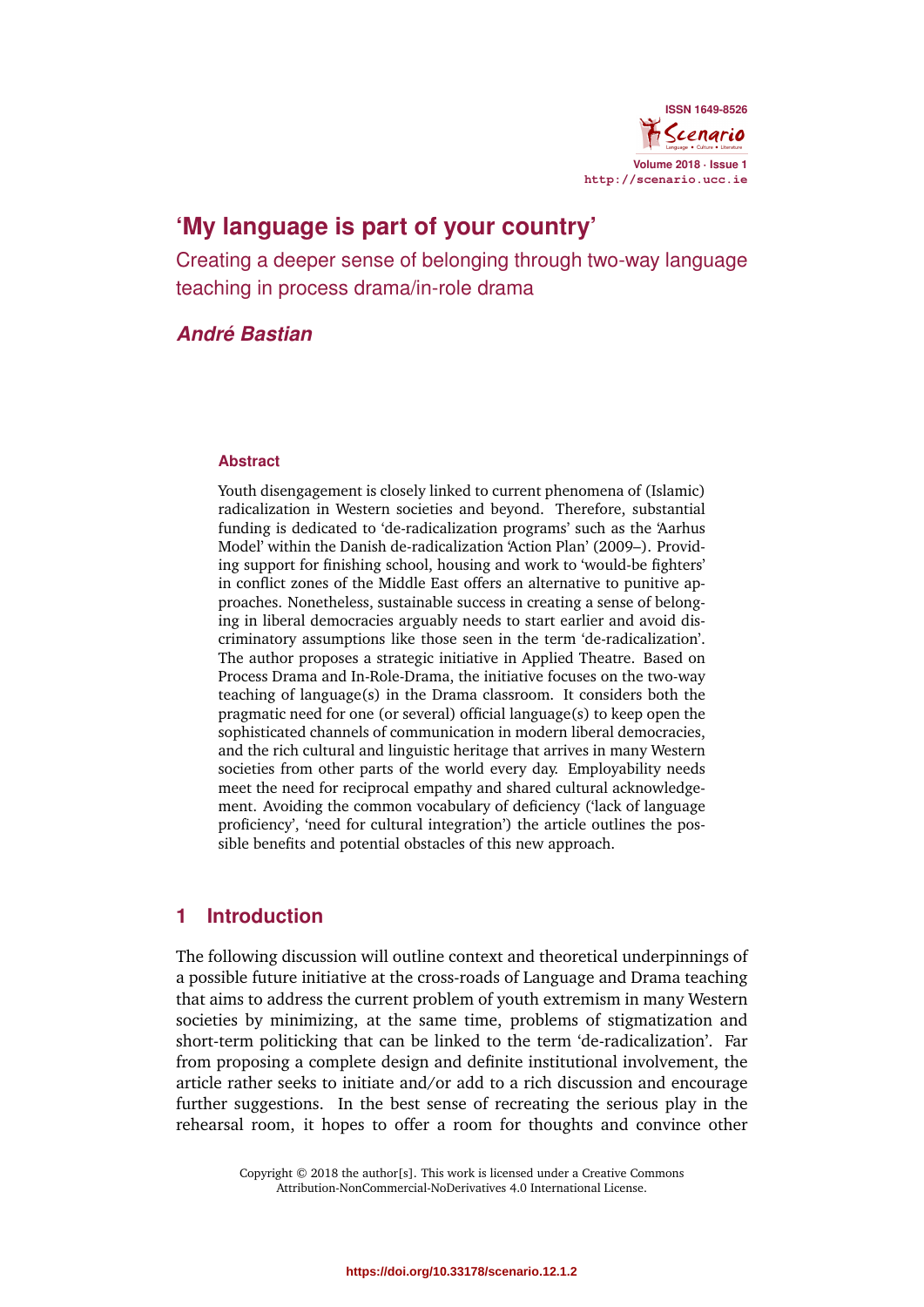Drama and Language teachers to join efforts and rethink societal belonging in both challenging and exciting times of ever more globalizing societies in an increasingly complicated world of diversified models of life.

The article first gives a brief general context of 'de-radicalization' initiatives in Europe, continues by introducing more in depth structure, measures and theoretical grounding of the so-called 'Aarhus Model' as exemplary for an 'inclusive' approach to violent extremism and, subsequently, points to a dilemma that even less punitive, holistic programs often face. The last part of the discussion will offer an overview of some joint Language and Drama teaching approaches and discuss both their positive 'synergies' and possible setbacks when explicitly used in immigrant and refugee integration contexts. The article will end with a series of observations about how to avoid the discussed disempowering effects of initiatives thought to empower, and offer a draft outline of what could be called Process and In-Role Drama-based 'Two-Way' Language Teaching for fostering holistic societal integration.

#### **2 'De-radicalization' and the reflux of 'foreign fighters'**

'De-radicalization' has become a key word in terrorism prevention at least since the high hopes for political change in many Arab countries turned sour several years ago. Many, if not all, Western democracies suddenly envisioned the frightening prospect of so-called home-grown 'foreign fighters' (cf. Hegghammer 2011) in the thousands coming back from the Syrian Civil War (2011–) and other conflict zones in the Middle East and beyond: some of them disillusioned, others with plans to bring the conflict into their countries of origin and most, arguably, carrying the scars of harrowing war experiences back into their communities (Summerfield 2000; Ritchie et al. 2017). Not a new phenomenon at all – an estimate of 10,000 to 30,000 foreign fighters participated in "armed conflict in the Muslim world" between 1980 and 2010 (Hegghammer 2010/11: 53) – an EU Parliament briefing from 2016 urges that, "since the Arab Spring protests turned into a fully fledged civil war in Syria, the phenomenon has acquired an entirely new dimension" (EPRS Briefing 2016: 2); with about 5,000 out of 27,000 to 30,000 foreign fighters in Syria and Iraq alone originating from EU countries in 2015 (ibid.) and most of them enlisting with "jihadist groups, including ISIL/Da'esh and Jabhat al-Nusra, whose ideology is hostile towards Western democracies" (ibid. 3). Of those 5,000, an estimated 20% to 30% had returned home by the end of the same year (TSG Foreign Fighters 2015: 4; cf. Lindekilde et al. 2016: 869).<sup>1</sup> As the EU briefing goes on, approximately "one in nine of those who had gone to fight returned to

<sup>&</sup>lt;sup>1</sup> This number includes about 1,200 'home-comers' to Austria (70 out of 300), Belgium (118/470), Denmark 62/125), France (250/1,700), Germany (200/760), the Netherlands (40/220), the United Kingdom (350/760) and Sweden (115/300) alone, with proportionally very high numbers returning to Denmark (49.6percnt) and the UK (46%) and very low numbers returning to France (14.7%) and the Netherlands (18.2%) (TSG Foreign Fighters 2015: 7-10).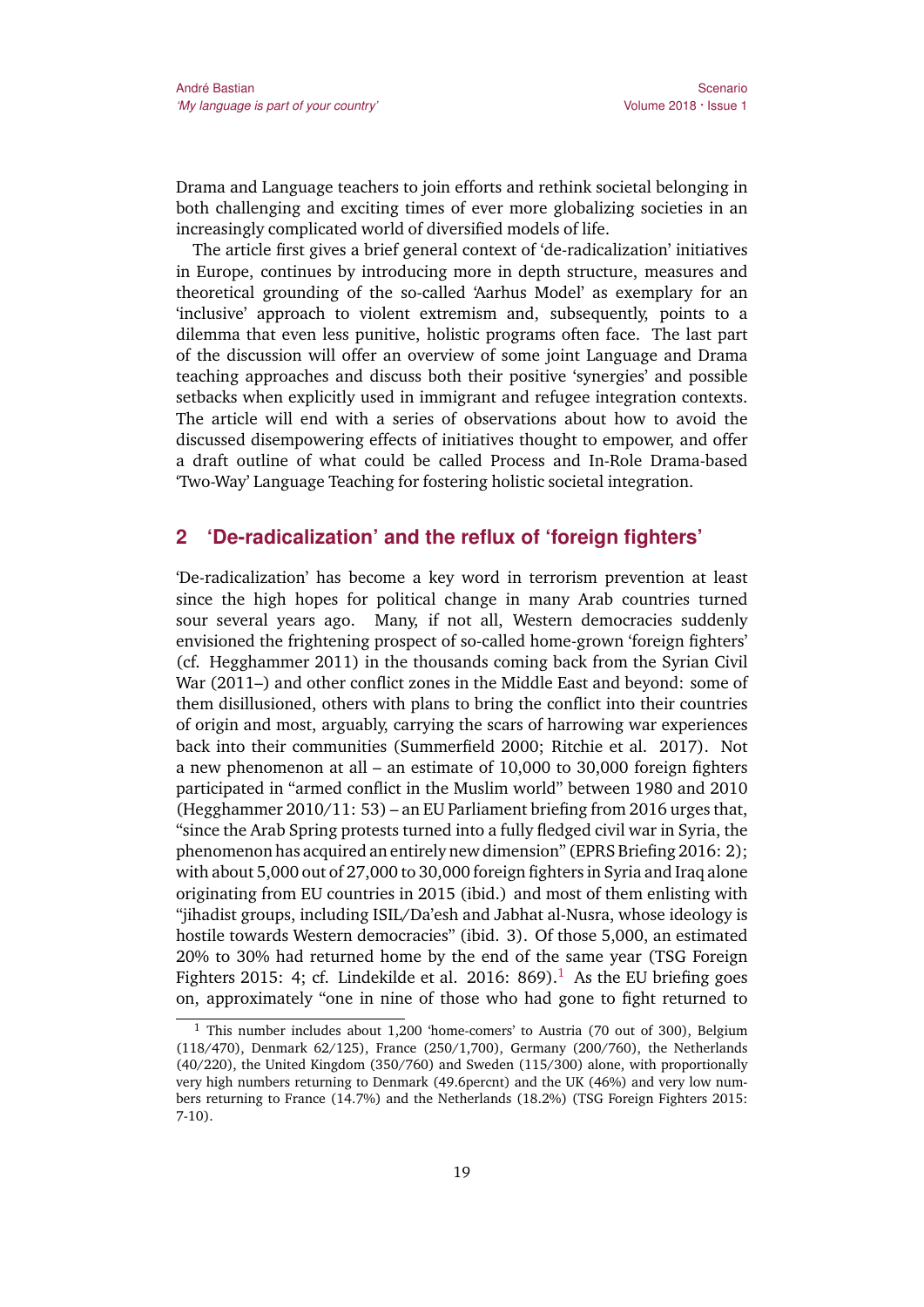perpetrate attacks in the West" (EPRS Briefing 2016: 3; cf. Hegghammer 2013: 7). While this number puts into question the simplistic approach of considering every foreign fighter a potential domestic terrorist, a clear "veteran effect" (ibid. 10) appears to emerge, as Thomas Hegghammer, Director of Terrorism Research at the Norwegian Defence Research Establishment (FFI), points out in a recent study. Data from his 'Jihadi Plots in the West (JPD) Dataset', gathering information about terrorist attacks perpetrated between 1990 and 2010 (ibid. 2), suggests that plots with veteran participation are twice as 'effective' in terms of their 'lethality' as those perpetrated by far less battle-tested attackers.<sup>2</sup> Thus, the EU push to coordinate member state activities "regarding the prevention of radicalisation, the detection of travel for suspicious purposes, the criminal justice response, and the cooperation with third countries" (EPRS Briefing 2016: 1), intensified since 2015, seems comprehensible.

Number and variety of de-radicalization initiatives in the EU alone are vast, as the *Inventory of the best practices on de-radicalisation from the different Member states of the EU* (2014) shows. They include proactive, preventive and punitive measures spanning from programs that intensify existing immigration efforts such as "language promotion" (ibid. 5) and "familiarization training for religious representatives from Turkey" (ibid. 6) in Austria or initiatives "intended to strengthen collaboration with Muslim communities and to isolate, prevent and defeat violent extremism" (ibid. 54) such as PREVENT in the UK, through to up-dating legislation and improving law enforcement and border security in Bulgaria (ibid. 10). While many countries including France and Spain favour "a repressive approach" (EPRS Briefing 2016: 8), there are some others like Denmark that have opted very early on to rely mainly on 'inclusive soft measures' in order to avoid further damage by alienating marginalized groups and, thus, prevent further "polarising [of their] societies" (ibid.). The 'Aarhus Model' from Denmark is somehow the 'poster boy or girl' of soft measure driven de-radicalization initiatives (Braw 2014), also for its particularly productive theoretical approach that categorizes systematically a series of risk factors in the lead up to potential extremism.

## **3 The Danish national de-radicalization Action Plan (2009) and the 'Aarhus Model'**

Although slightly preceding the Danish national Action Plan together with a similar initiative from Copenhagen, the 'Aarhus Model' should be considered in the context of the broad government initiative that set out, in 2009, to "prevent extremist views and radicalization among young people" (Kühle & Lindekilde 2010: 13), producing at once "scientifically sound" research to fill a lacuna

 $2$  Of 49 (46%) plotted attacks with veteran participation, 14 (58%) were executed and 8 (67%) were lethal; of 57 (54%) plotted attacks without veteran participation, 10 (42%) were executed and 4 (33%) were lethal (Hegghammer 2013: 11); Hegghammer himself asks for caution with regard to the data while he also emphasises that all data sets the JPD is based on are "well referenced and rarely disputed" (ibid. 2).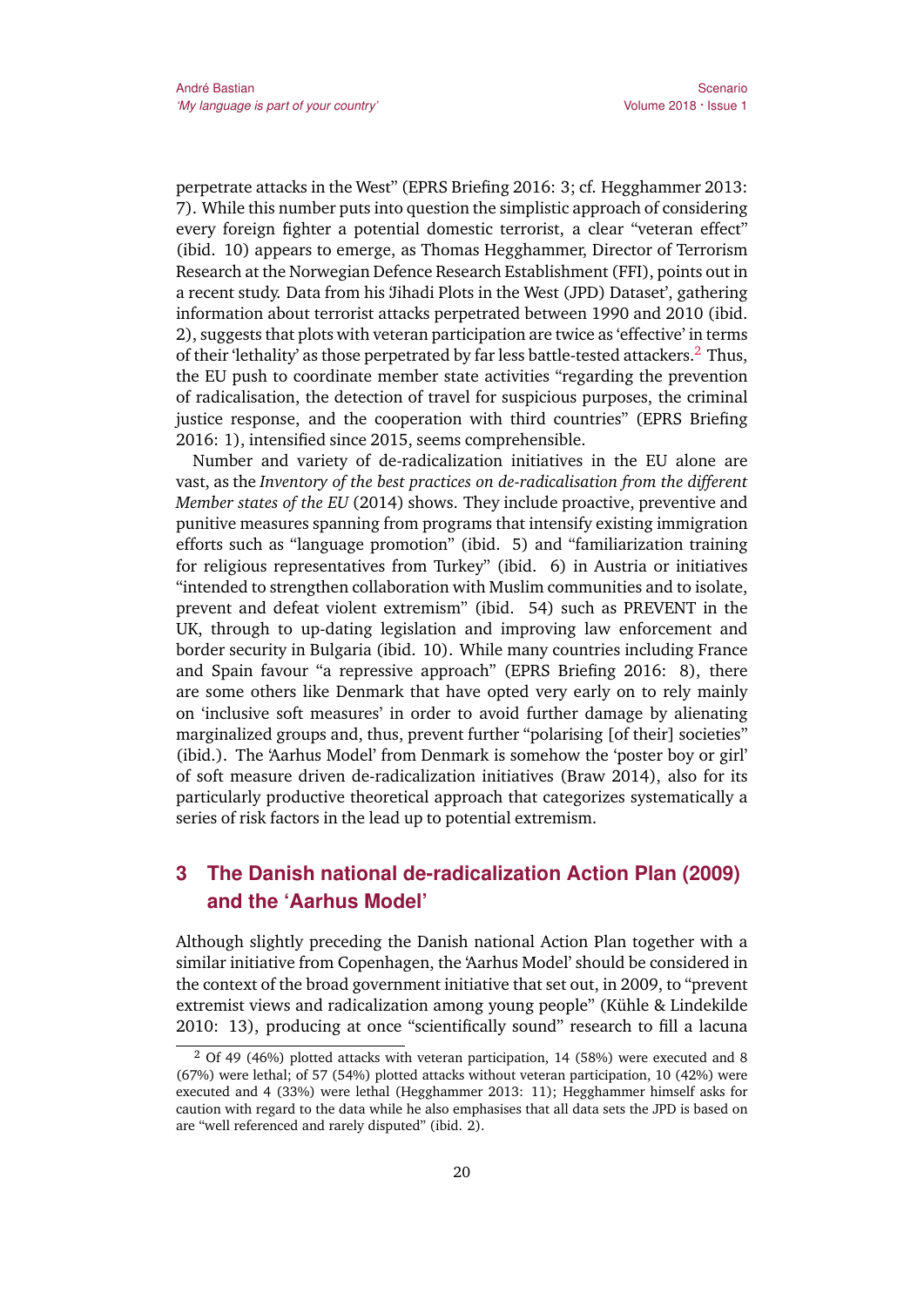as for the reasons behind the current phenomenon of so-called 'radicalization' among European Muslims (ibid.) – strikingly high proportionally in a country of a sophisticated welfare system like Denmark (Neumann 2015). The model, established around 2007, can be described as a collaborative multi-agency intervention program mainly supported by Aarhus Municipality and the East Jutland Police (EC 2017). It benefits from almost forty years of "solid experience and know-how" in interdisciplinary collaboration for crime prevention between schools, social authorities and police (SSP) and is organized as one of many SSP programs that exist in all Danish municipalities (Bertelsen 2015: 242). External partners are the Danish Ministry of Social Affairs, the Danish Intelligence and Security Service (PET) and the University of Aarhus; namely the Department of Psychology and Behavioural Sciences (Anti- and De-Radicalization Research Project) and other "experts in the fields of politics, sociology, psychology, acculturation and religion" (ibid. 242; cf. EC 2017). Furthermore, it collaborates closely with other similar Danish and European projects and is linked to the European Radicalization Awareness Network (RAN), as one of the leading academics involved in this initiative, Preben Bertelsen from the University of Aarhus, explains in an introduction to the 'Aarhus Model' from 2015.

While not at all disregarding hard, or punitive, measures (Bertelsen 2015: 241), the 'Aarhus Model' focuses on a sophisticated early prevention and exit program in order to "stop or redirect the process of violent radicalization" (ibid.). It is based on the notion of 'inclusion', defined by Bertelsen as "a social, cultural and societal practice about incorporating the diversity of different forms of life in a joint effort to form a community" (Bertelsen 2016: 16) and, thus, takes very seriously the institutional responsibility in modern liberal democracies to guarantee fundamental constitutional rights such as freedom of expression and political and religious activity (Bertelsen 2015: 241). This commitment necessarily includes the acceptance of extremist yet *non-violent* views and attitudes, which are, as Bertelsen points out, predominant in the great majority of radicalized movements Bertelsen  $(2016: 2)$ .<sup>3</sup> Accordingly, the initiative is about "transform[ing] the personal, social, cultural and political motivations into legal modes of participation and citizenship" (Bertelsen 2015: 243), rather than primarily fighting extremism *per se* by turning every individual view into a non-offensive intellectual middle ground opinion. It focuses on the prevention and countering of *violent* extremism at the core of any *illegal* process of radicalization and is, therefore, in need of a set of sensitive, theoretically and scientifically grounded instruments to assess every individual case with regard to the best measures to adopt.

What are the measures of the 'Aarhus Model'? Main elements of the prevention program are the InfoHouse, a mentoring program, prevention workshops for youth, a parents network, and an ongoing dialogue between the Aarhus

 $3$  According to Bertelsen, this clearly includes many peaceful, legal and non-violent movements such as spiritual communities that "find their own non-violent and legal, but segregated, place in an open, democratic society" (2016: 2).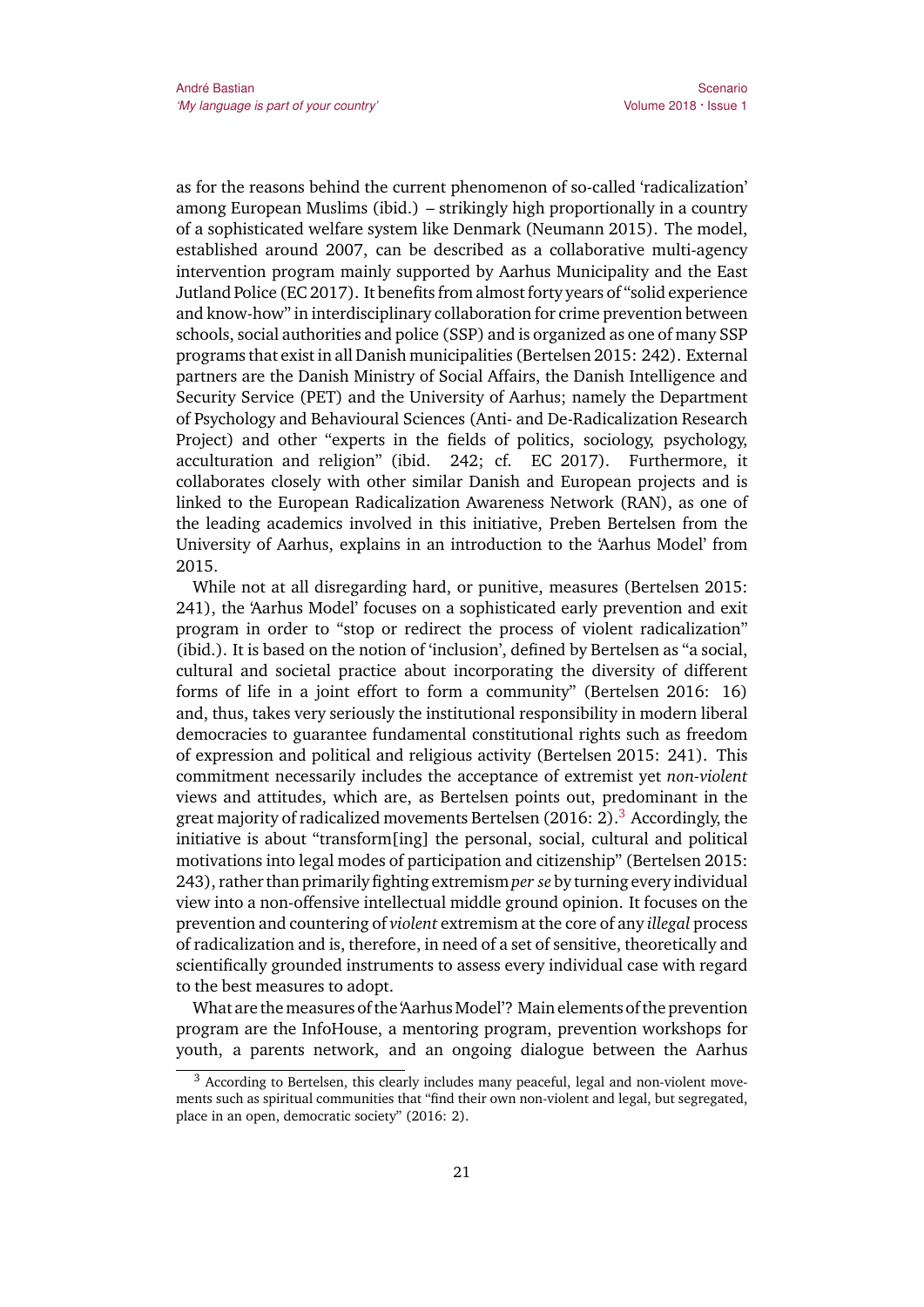team, Aarhus Municipality and different Muslim communities, organizations and mosques. The InfoHouse, staffed by East Jutland Police, is a first contact point for any person worried about the potential *violent* radicalization of another individual. Often coming from "parents, teachers, youth club workers, outreach workers, social workers, and/or the police" (ibid.), this information is assessed based on further research, commonly in collaboration with a consulting interdisciplinary workgroup, and triggering specific antiradicalization measures in case "risk factors for violent radicalization are identified" (ibid. 245). Contact to the person and parts of the individual's network is sought, the situation explained and alternative, *legal* "ways to find answers to questions of life, as well as alternative ways to resolve resentment and offence" (ibid. 243) are discussed. A critical part of this process is tailored mentoring by a team of ten specifically trained and supervised mentors of very diverse background with regard to age, gender, ethnicity, formal education, experience, political and religious knowledge and familiarity with different social and cultural environments in order to be "well-informed, interested and empathic sparring partner[s]" (ibid. 244) for their mentees. A network to empower parents of radicalized youth (of any kind) is an additional element of support.

For early prevention the Aarhus team has developed a series of two-hour workshops for primary and secondary school students. They inform about the danger of terrorism and the problem of violent radicalization. Using "short presentations, dialogues/discussions, exercises, games and role-play" (ibid. 244) they aim to help both teachers and students acknowledge in their peers "risk factors and markers of radicalization processes" (ibid. 245), on the one hand, and, on the other hand, they seek to raise awareness of "digital behaviour, prejudice, exclusion, citizenship and participation in social life, community and society" and, thus, foster resilience against a series of risk factors of radicalization (ibid. 244). Since 2013 the 'Aarhus Model' also offers a specific 'exit program' for homecoming foreign fighters that relies on many of the above measures and is only available for those who have not been involved in criminal acts (ibid. 245). Once a case is approved as feasible, a task force recommends a range of appropriate services, such as "employment/education, housing, psychological counselling/therapy and medical care" (ibid.), chooses members of the individual's social network that can lend support in the process as 'resource persons', and works out a "written exit-process cooperation agreement" together with the homecoming person (ibid.).

### **4 Life Psychology – A framework to detect risk factors of violent radicalism**

As is very clear, this model is in need of a reliable mechanism able to identify risk factors that can turn non-violent extremism into its illegal violent form of radicalism which is, after Bertelsen, "[*a*]*n intense desire for*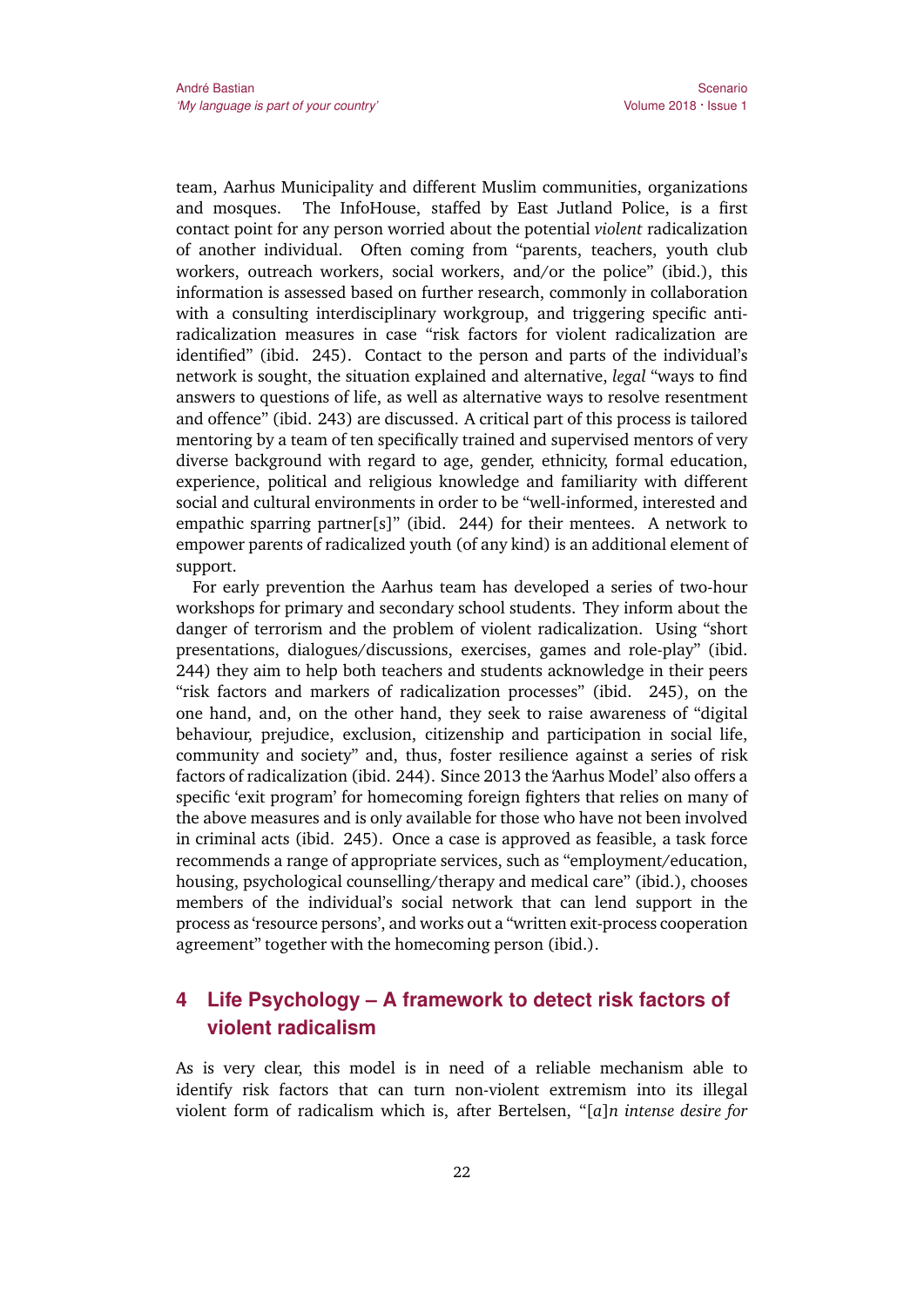*and/or pursuit of a universal and comprehensive change in own and common life, socially, culturally, and/or societally,* by violent means *– where the consideration for human coexistence is set aside*" (2016: 1; my inverted emphasis). This framework is offered by Life Psychology; a theory, and scientific discipline linked to the University of Aarhus, that integrates social, societal and personality psychology with social sciences (politics, sociology, law) and humanities (culture, religion, ethics) (Bertelsen 2015: 243). Core presumptions of this theory are – very roughly speaking – that "everybody aspires to a good-enough life" (ibid. 246) and every individual is "striving for agency in the own and common life" (ibid. 242). The attribute 'good-enough' points both to the lack of achievable perfection in life and the need for sufficient life skills in order to cope with everyday life's tasks (ibid. 246). The *impression of agency* can be lost for many reasons and lead to a "state of *non-flow* (experienced as stress or anxiety)" (Bertelsen 2016: 2; cf. Csikszentmihalyi 1990). 'Non-flow' can be experienced as 'frustrating' (when skills exceed possibilities, conditions, etc.) and as 'overwhelming' in any opposite situation (ibid. 6f), both leading to the impression that a "good-enough life embeddedness" (Bertelsen 2016: 4) is under threat. In other words, life is no longer experienced as meaningful, comprehensible and manageable (ibid.), and the *quest* to reestablish life embeddedness and, thus, agency is considered a fundamental human reaction rather than a deviation (ibid. 21). Therefore, as Bertelsen points out,

[...] we should not search for the fundamental risk factors of extremism in something insane only found in a few abnormal individuals. The basic factors of extremism should be found in the universal human striving for a good enough life embeddedness, and may simply be a natural reaction to threats – regardless of how insane and dangerous the extreme (re- )action might be. (ibid. 3)

Whether individuals in this situation turn extreme or even opt for taking violent radical action, depends – if one follows the understandings of Life Psychology – on two sets of accumulative risk factors linked, again, to the so-called 'Basic Five' (ibid. 4) of intentional agency: volition (what one strives for or wants), ability (individual skills and knowledge), external possibilities and conditions (or the structural factors of the individual's existence), the social and relational conditions (or how the individual is 'being met') and the actual 'doing', i.e. "being in process of working on something with regard to realize one's life skills and handle one's life tasks" (ibid.). Set 1, the "basic factors", is "*based on the flow in the realization of universally human life competencies*" (ibid. 6) and includes ten factors that are linked to 'non-flow' situations with regard to a "close social network", the "framework for own interests" (or life task handling), "community participation", the ability to be "focused and engaged", to be "practical and pragmatic", to make "moral and normative" judgments, to be "aware of the surrounding world" and read its "cues", to be self-reflective, to experience "empathy" through "perspective-taking" and to the ability of navigating the surrounding world taking into account "important systems, rules and regulations" (ibid. 6-10). The second set, the "moderating factors", is a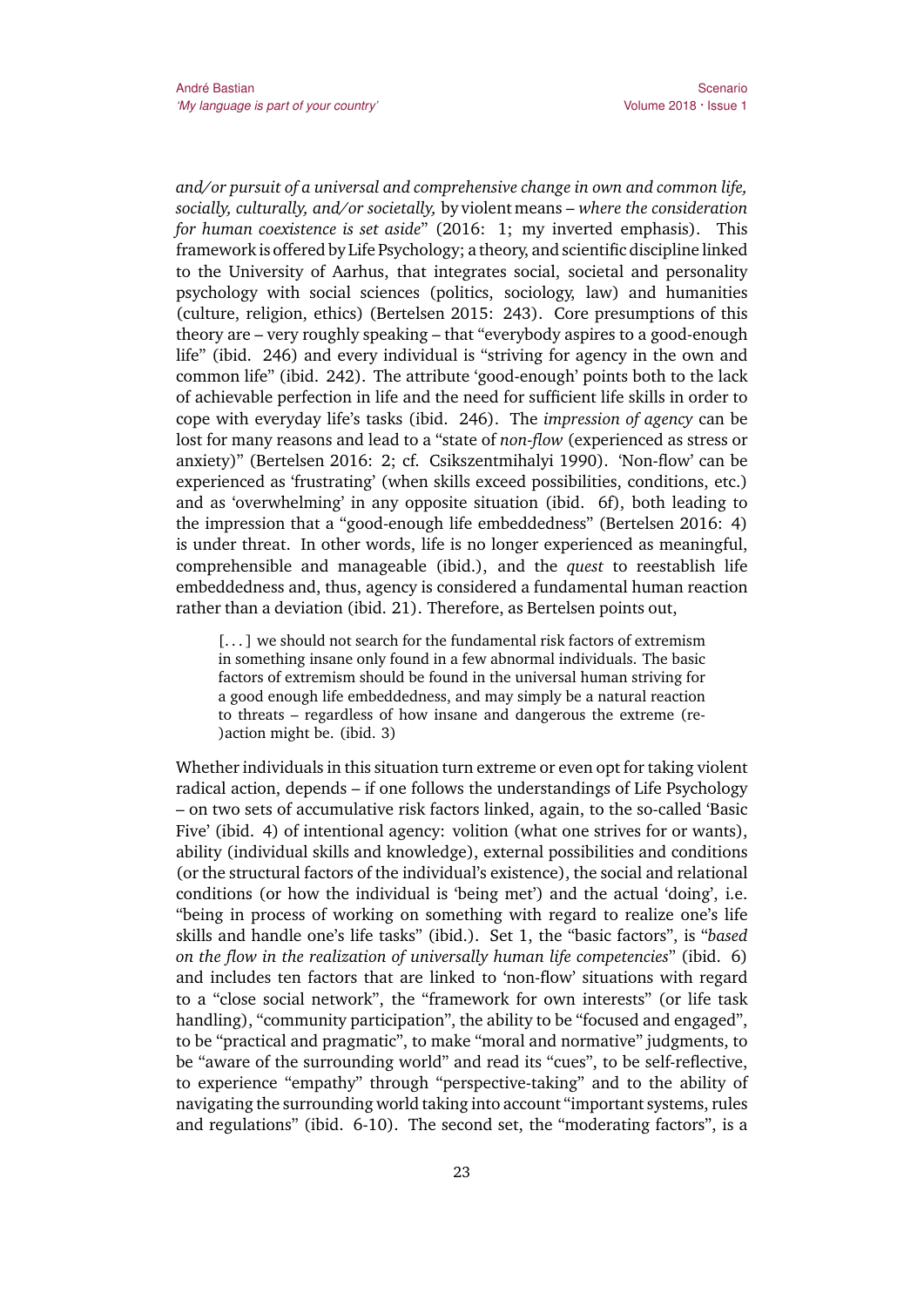taxonomy describing the personal "realization style" of the above "universally human life skills" which can – again roughly speaking – trigger violent extremist responses to a situation of acutely experienced non-flow or, to the contrary, work as *protective* factor in the above 'non-flow' situations (ibid. 11). These factors relate to the individual's "cognitive structures", the "dynamic level of energy" and the "general human personality style termed the mirroring/idealizing style regarding self-consolidation and the quest for belongingness" (ibid.). With regard to cognitive structures, the need for "cognitive closure" (i.e. for distinct and unequivocal explanations) is considered a mayor risk factor leading to mainly four 'basic cognitive styles' that *can* favour violent radical behaviour: "Ambiguity intolerance", the tendency to "[j]ump to conclusion", the extreme obsession with a single idea known as "[m]onomania" (ibid. 12) and "[f]undamentalism", or "a mindset based on mandatory truths" (ibid. 13). As for the 'dynamic style', "high energy level", "[e]xcitement-seeking" and "[j]ump to action" *can* lead to violent extremist action (ibid.). The personality or 'mirroring/idealizing' style is linked to identity creation through the individual's actions and the world's reactions to them in as much as one *mirrors* oneself in the world's reactions and can find and accept the *ideals*, or "contents and direction to life" (ibid. 14) by individually important others. In this context, Bertelsen speaks explicitly of two "disordered personal styles" favouring violent radicalization: firstly, an "extreme need of mirroring" potentially leading to megalomaniac omnipotent self-assertion and secondly, "an extreme need to belong" leading to "a very unrealistic idealization of others (or of a a cause)" (ibid.). Also here, the theory identifies three and five risk factors or preferred risky behaviours respectively for the personal mirroring and the personal idealizing styles: "Self-assertiveness", "[r]umination and grievance" and "[a]ggression and violence as the preferred response" (ibid. 15) for the former, and "'[d]ying to belong'", "[e]asy to mobilize" (ibid. 16), "[g]uilt and shame" (or felt obligation for action), "[s]elective recognition and identity simplification" (ibid. 17) and "aggression and violence as accepted cost for belongingness" (ibid. 18) for the latter.

### **5 Stigmatization, discourses of deficiency and de-radicalization initiatives**

The 'Aarhus Model' has been chosen here to exemplarily introduce more in depth current 'de-radicalization' initiatives for offering a particularly sound, sensible and successful approach, practically and theoretically, to one of the crucial endeavours of modern liberal democracies: to guarantee the highest possible physical (and mental) integrity within the maximum of political (and religious) freedom. It shows clearly a commitment to filling the lacuna of a scientifically grounded taxonomy (Lindekilde 2012: 386) that helps to describe and detect (violent) extremist behaviour comprehensively and, as much as possible, universally, at the same time as it points to a range of specific levers, or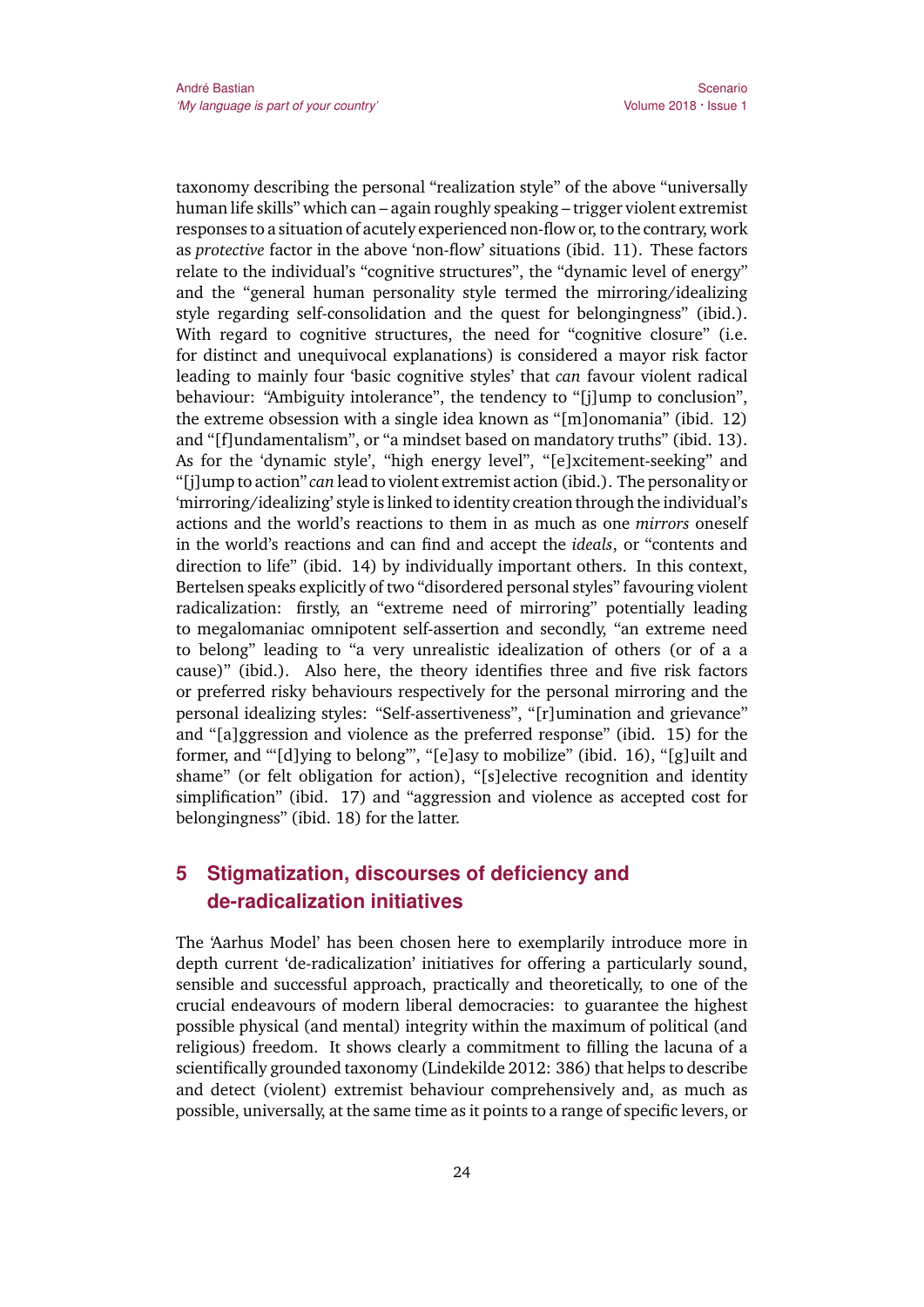areas where prevention most likely will have maximum impact.<sup>4</sup> Additionally, it is a good example of the genuine dilemma most, if not all, similar initiatives are facing. While aiming for greater societal participation and, ultimately, fighting against discrimination, also this model continues to be inscribed in common discourses of deficiency (Rougeaux et al. 2014) and, thus, runs the risk to stigmatize rather than break down borders. In other words, who *needs to be de-radicalized* is considered, or labelled, as suffering from a lack of democratic understanding and/or integrity for a series of factors linked to both his or her personality *and* upbringing. What is more, linking this deficiency to particular ethnic and religious groups, simply for presupposing any set of shared predispositions, will increase most likely unwanted disempowering effects of initiatives and measures that genuinely seek to empower members of those groups, as I have discussed in depth elsewhere (cf. Bastian 2016).

Still reasonable to a certain extent where potential violent extremism has been detected, this discourse can become highly problematic in prevention settings for school children where the recognition of risk factors is part of the training program (Bertelsen 2015: 244). This danger, while still not studied enough (START 2016: 12), has been emphasised by many researchers and affected members of what could be called 'focus communities' (Kühle & Lindekilde 2010: 126-128). The 'Aarhus Model' is not blind to this danger though; as early as in 2012, Lasse Lindekilde from the University of Aarhus emphasized the need in the Danish Action Plan to separate, rather than integrate, measures that specifically focus on counter-radicalization and those which generally foster community integration and participative citizenship, since, "despite the good intentions[,] the aim to counter discrimination and foster equal opportunities for all is by some end target groups perceived as problematic when it is pursued as a part of a counter-radicalisation strategy" (Lindekilde 2012: 399).

In the following part of this discussion, I will therefore outline a potentially very productive initiative in the area of combined Language and Drama Teaching which aims to avoid, or at least minimize, those disempowering effects while, at the same time, neither ignoring the potential risks of radicalization through systemic youth disengagement, nor denying the many legitimate conflicts and strong emotions, including fear and anger, that accompany processes of change such as those caused by heightened immigration in times of accelerating globalization. Language development is not only paramount for childrens' overall development but has been identified repeatedly as a core factor in identity formation and, thus, as particularly decisive for youth disengagement and/or societal success of bilingual (or plurilingual) students (cf. Cummins 2001: 76-78; Azevedo 2010). Drama pedagogies have developed over the years a range of techniques such as Process Drama and In-Role Drama that

<sup>4</sup> While measuring success in this area appears to be a problem still to be resolved (Lindekilde 2012: 385f; cf. START 2016: 11f), an early external review process of implementation and effectiveness states that "there are various reasons to believe the strategy is being implemented soundly, on schedule, and is providing encouraging results" (Vidino & Brandon 2012: 57; cf. COWI 2011).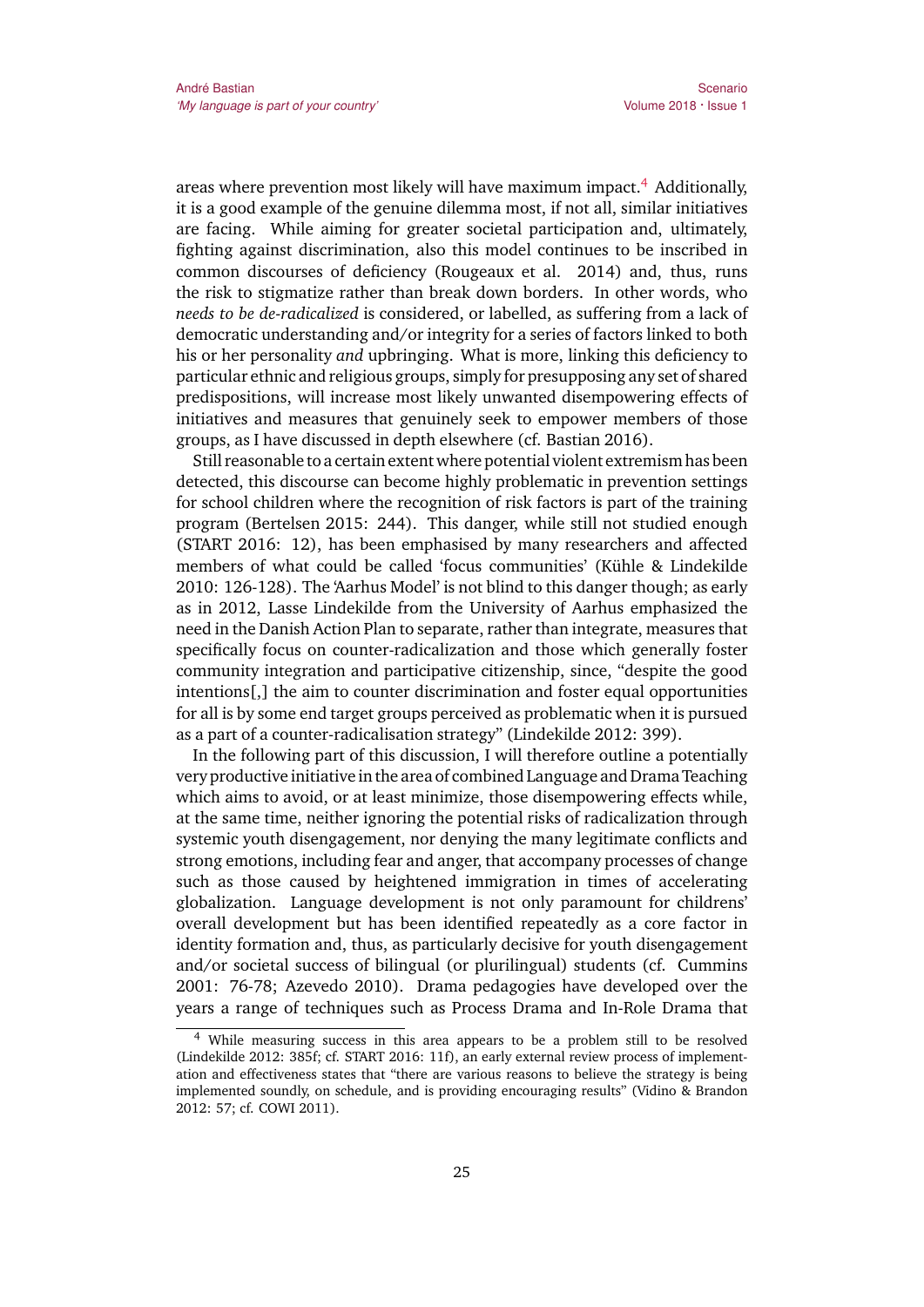focus particularly on empowering the students' own voice and have proven particularly successful in forstering identity and resilience in young people that are prone to experience discrimination (cf. Nelson 2011). As will be seen, the proposal thus takes up the call by Bertelsen himself to "address the factors of exclusion and other threats to fundamental life embeddedness" (2015: 251) not only through the lens of individual *agency* but as well from a *structural* point of view. Accordingly, the proposed initiative aims to induce young people, through a more generalized approach, to developing resilience against a diverse range of violent extremisms by "strengthening, developing, informing and forming life skills – through [...] civic formation in school, (age adequate) existential conversations and deliberative community building [...]" (Bertelsen 2016: 19), seen by Bertelsen as essential for sustainably opposing youth disengagement and, thus, violent radicalization in the West and beyond.

#### **6 Language Teaching and Process Drama/In-Role Drama**

Language and Drama Education have been discussed together for many years (Kao & O'Neill 1998: 490). Language is a genuinely embodied human activity and few theatre productions can dispense entirely with language. Additionally, an important focus has been set in recent years to the opportunity of fostering particularly migrant students' self-esteem through the promotion of first languages other than English in Drama classes within Anglophonic educational systems (cf. Lazarus 2012: 132ff; Donelan 2002). This effect, again, is most likely to do with the generally positive impact of Drama Education on the building of strong communities, composed by self-confident and resilient individuals, that is described in literature (cf. Cahill 2002; Nelson 2011). The initiative of Process and In-Role Drama-based 'Two-Way' Language teaching I propose here is informed by the experience from existing programs that benefit from linking methodologies in Language and Drama teaching and also seeks to learn from some drawbacks that have recently been described in literature (cf. Rousseau et al. 2012). A brief introduction to both advantages and potential risks will set the context for my final draft proposal at the end of this discussion.

For the English-speaking context, it is possible to distinguish between two main approaches with regard to Language Education through Drama: firstly, the acquisition of foreign languages by means of drama practice and secondly, the use of theatrical techniques in order to improve English as a Second or Foreign Language (ESL/EFL) learners' engagement and thus language skill performance (Stinson & Winston 2011). As Stinson and Winston (ibid.) observe, reasons for discussing the synergetic effects of thinking Language and Drama Education together are provided by "several factors drama and language hold in common: the influence of context on communication; the socially constructed nature of both language and drama; and the importance of active participation" (ibid. 479). Being amongst the most influential approaches in language acquisition, both Communicative Language Teaching (CLT) and the related Cooperative Learning (CL) approach are based on the understanding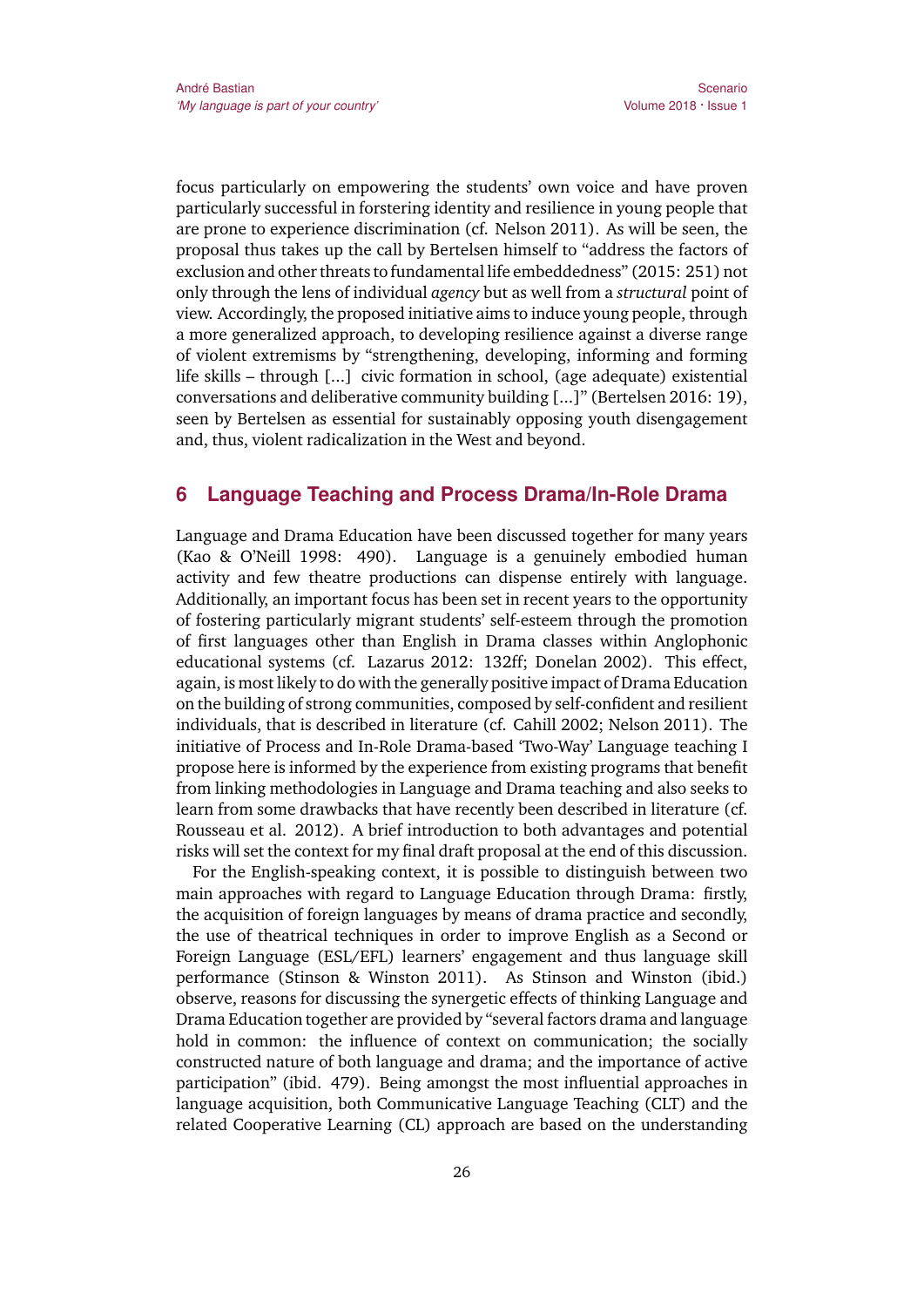that social interaction and meaningful interpersonal exchange are seminal for successful language learning (Larsen-Freeman & Andersen 2011; Jacobs & Goh 2007). This genuine need for public (language) practice (Krashen 1981), which is necessarily embodied (Gilbert & Lo 2007), is – as much as (drama/theatre) performance is – reliant on a) the interpretation and application of pre-existing texts or structures, b) spontaneous, or unplanned performative interactions and c) a whole range of performative skills related to "vocal and physical dexterity" (Stinson & Winston 2011: 481).

From a (language) performance and (skill acquisition) result-oriented perspective, core arguments in literature that support the use of drama techniques in language teaching include the following:<sup>5</sup> an improvement in language facilitating scaffolding through more interactive questioning than in traditional language classrooms and by "enabl[ing] teachers to bring different social contexts, relationships, and registers into an otherwise rather fixed classroom discourse setting" (Kao et al. 2011: 511); the increase of experiences of relevance and authenticity in language performance through the creation of "*identity texts*", the provision of "room for *situated practice*" and "multimodal representations of meaning", i.e. outcomes that include written and oral language as much as visual, audio, tactile, gestural and spatial representations (Ntelioglou 2011: 596-598; cf. Cummins 2006); the reduction of language anxiety through the use of an affective space (Piazzoli 2011: 570); the support of intercultural language learning through the kinaesthetic elements in the drama classroom (Rothwell 2011: 591); the general stimulation of a greater variety in styles and levels of oral and written language use and the balancing of "informational, expressive, and interactional modes of language" (Wagner 1998: 35) which, in the end, is supported by a wealth of situations in the drama classroom that provide manifold opportunities both for the *use of language* in a wider than average variety of purposes and thus language registers and genres, and for an *understanding of language* as a powerful tool that enables the user to "act upon" rather than "be acted upon" (Wilkinson 1988: 12).

Whilst Stinson and Winston (2011) support the claim of many researchers in the field and observe that further long-term studies, considering "teachinglearning processes, contextual factors and the complexities that are embedded within local contexts" (ibid. 485f), are needed, the evidence of the benefits of linking drama practice to language learning already appears rather strong and manifold. What is not answered so far is why, and in what way, the explicit integration of Language Learning into the Drama classroom can foster inclusion, self-esteem and, last but not least, help all students independently of their background to better understand the complexities of modern societies in a globalizing world and, thus, prevent any student from disengaging with society by looking for simplistic answers in any kind of violent extremism. It is particularly important to address this question in view of strong critique against instrumentalizing Drama Education for other aims than aesthetic education and thus "relegating theatre craft, acting and study of plays to a minor or non-existent role" (Fleming 1998: 147). This argument has often been raised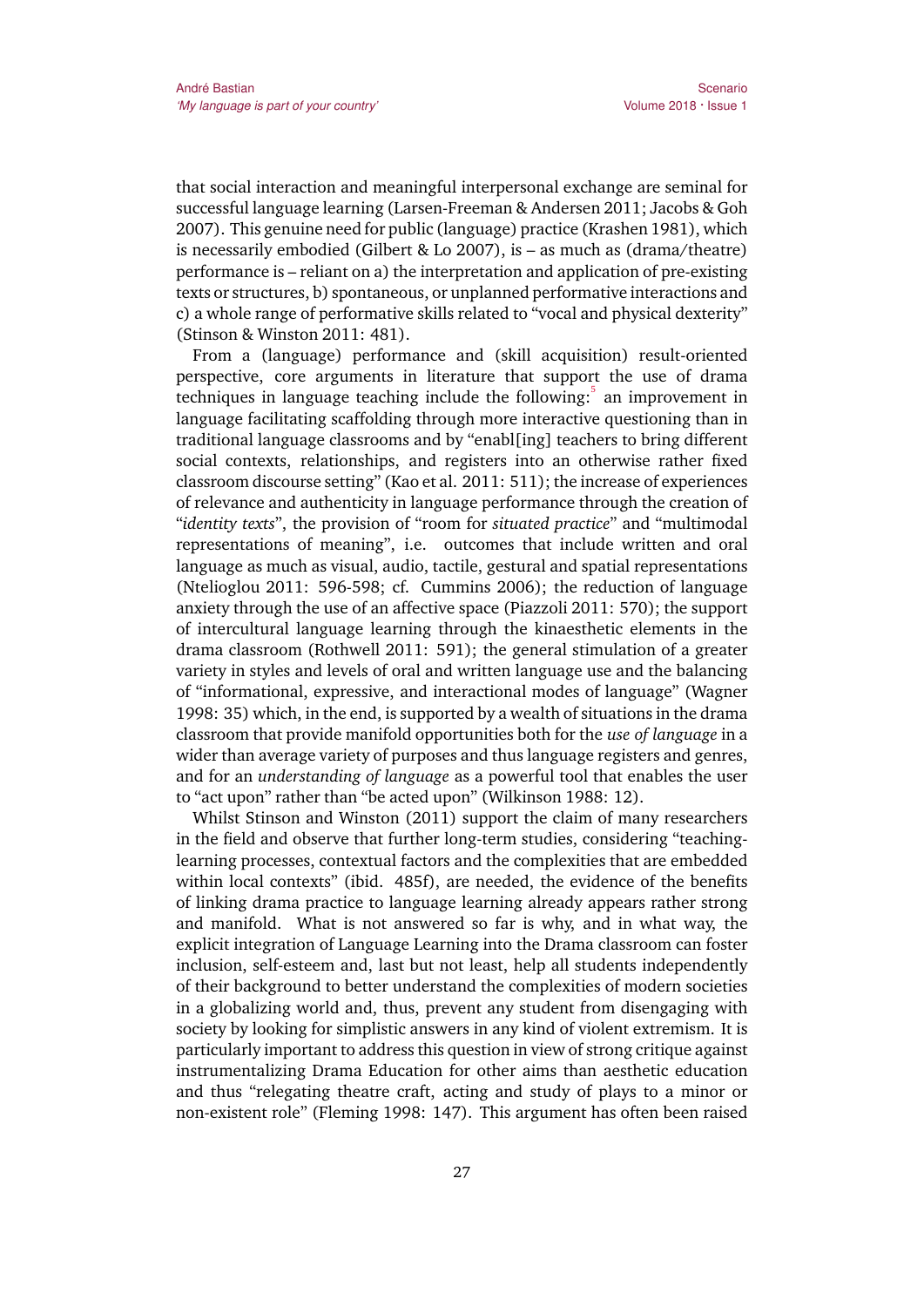and discussed comprehensively (Anderson 2012) and is valid in a situation where the Arts, all too often, have to prove their relevance alone against the parameters of cost-benefit analyses (Flew 2012: 11). I still sustain, with others, that the focus of the disciplines needs to be widened rather than constrained within an educational system that explicitly supports interdisciplinary learning as a strategy of student engagement and inclusion (Hyde 2014). Moreover, 'real life issues' and the critical engagement with the burning questions of society have always been an intrinsic part of theatrical creation, at least in the Western tradition. Therefore, addressing those issues by, simultaneously, learning a craft in the more specific sense (how to do theatre in all its many ways and techniques) and practicing a wide range of life skills (including several languages and the use of body and voice, emotion and reason) in general that help acquire resilience in an increasingly complicated world of diversified models of life (cf. Fraser 2009) does not seem to reduce the Drama classroom to a 'sidekick' of short sighted politicking. It rather seems to have the potential to further enrich the experience in the same classroom by the dimension of direct and relevant socio-cultural dialogue in an exciting (and sometimes exhausting) playful laboratory of life that the rehearsal room has always been.

The above idea of understanding language as a tool of individual empowerment in a social environment, as advocated by Wilkinson, links directly to a series of approaches in Drama education of which I will introduce briefly two as particularly, although not exclusively, suited for the proposed project and often used in language learning contexts: Process Drama and In-role Drama (cf. Dunn et al. 2012; Nelson 2011; Lazarus 2012). Nelson (2011), partly relying on Neelands and Goode's (1990) definition, observes that the term Process Drama "refers to drama work that utilizes a variety of drama and theatre conventions, in which 'the conventions selected are mainly concerned with the processes of theatre as a means of developing understanding about both human experience and theatre itself'" (Nelson 2011: 81). The term In-Role Drama "refers to work in which students in role as experts, stakeholders or problem-solvers are confronted with a real or fictitious problem and are asked to question, debate, discuss, consider, and come to a resolution of that problem" (ibid. 81f).<sup>6</sup> Working with both approaches in combination has been considered by many scholars and educators a powerful strategy to encourage and facilitate the formation of a strong sense of community, challenge the status-quo in society, including the confinement of its individuals to particular roles, and with this the breaking out from seemingly pre-determined power-relationships (ibid. 82f). Power-relationships are particularly complex in multi-cultural – i.e. the great majority of all – societies, and no simple assumptions about the links between power, on the one hand, and race, ethnic identity, language and other related factors, on the other hand, should be made. Yet raising these issues in an environment that cherishes critical thinking and acknowledges equality without demanding sameness (Arber 2005: 648f) by supporting a process of

<sup>&</sup>lt;sup>6</sup> In-Role Drama is closely linked to Dorothy Heathcote's Mantle of the Expert approach to teaching and learning (cf. Heathcote & Bolton1994).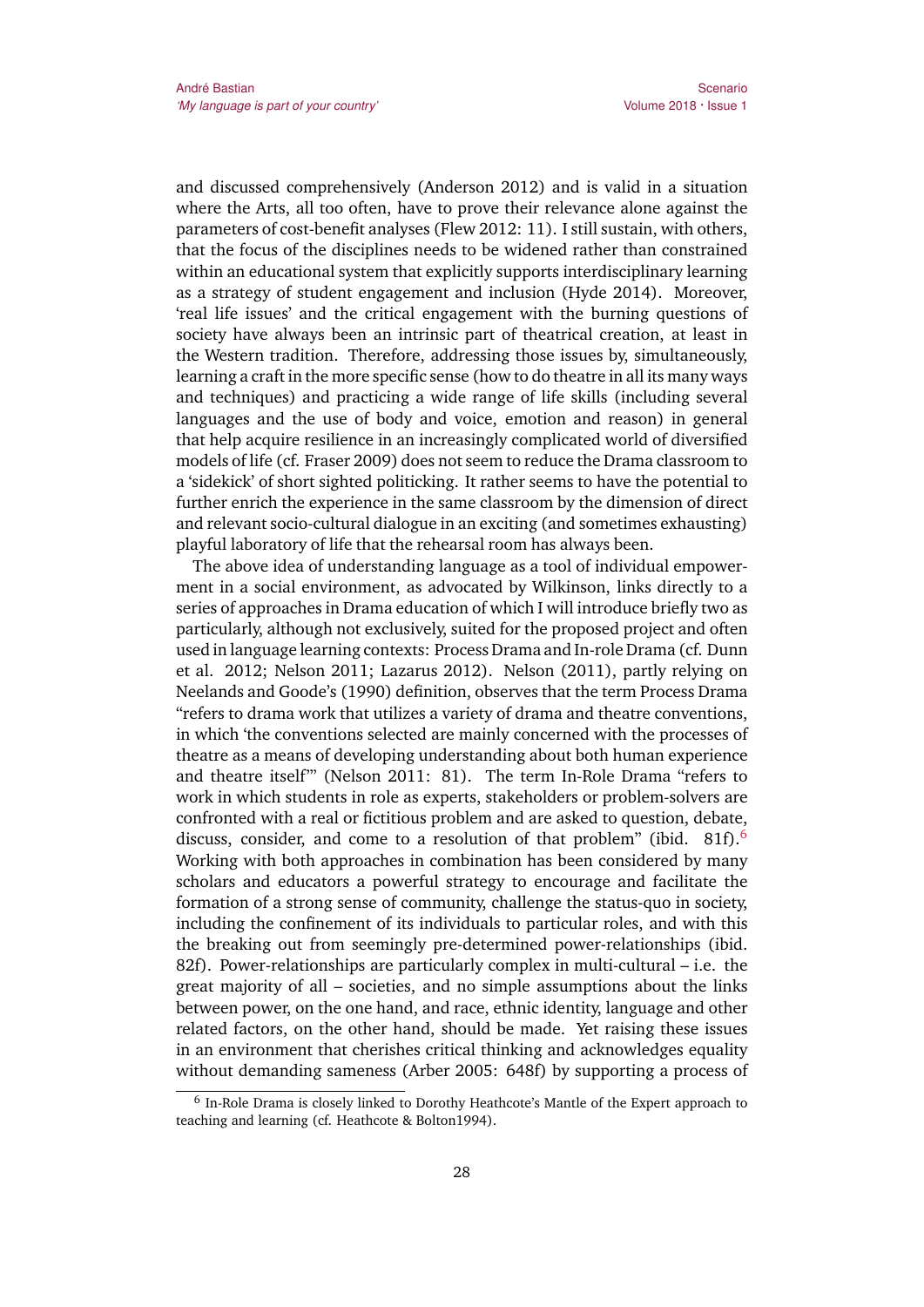*becoming* (and *questioning*) rather than one of *cementing* identities, is one of the key purposes that arguably should be taken into account by any teacher in the context of educating responsible citizens within liberal democracies.

Including into the Drama classroom the rich linguistic (and cultural) heritage *in the making* many liberal democracies have to offer, appears to be able to further strengthen those empowering effects that the drama classroom can provide. This at least suggests research by Rousseau et al. (2012) who have studied the impact of "school-based intervention integrating drama and language awareness" (ibid. 187) in a 2009–2010 pilot project that was addressing the learning difficulties of similarly 'underschooled' immigrant and refugee students in two high school classes in a socio-economically "underprivileged neighbourhood" (ibid.) in Montreal, Canada. As one of the positive outcomes the authors point out that the integration of language and drama in a *plurilingual classroom*, cherishing linguistic diversity to support plurilingual communicative repertoires, helped most students against feeling "doubly rejected" (ibid.), i.e. discriminated for being part of both a stigmatized student group with learning difficulties and a cultural minority seen as socio-culturally disadvantaged. While reaching more complex findings overall, the authors come to the conclusion that "[t]he acknowledgement of diverse languages and identities can help restore feelings of belonging" (ibid.). This observation is somehow in line with recent studies on 'own-language use' in foreign language learning that show that teachers using, at times, the own language of the learners are often perceived as showing more empathy and solidarity with their students (Hall & Cook 2012: 17; Cummins et al. 2006: 25). Interestingly, however, the positive impact of plurilingual theatre intervention is not so clear in a more comprehensive follow-up study by Rousseau et al. (2014) two years later, including 477 participants in a three part randomized trial of a school-based theatre intervention, a focused tutoring intervention and a control group solely following the usual curriculum. Findings show, again very roughly, that while theatre intervention was "not associated with a greater reduction in self-reported impairment and symptoms in youth", a "reinforcement of feelings of exclusion" and an exacerbation of "perception[s] of dysfunction" could be found in second generation immigrant youth participating in the trial (ibid. 8). Being unexpected at first sight, the authors' search for reasons points directly to Lindekilde's above warning against blending explicit measures of de-radicalization with other programs that intend to foster general youth engagement with society and equal opportunities for all. While previous theatre interventions by Rousseau et al. (2007; 2012) had been done entirely with recently arrived students – and seemed to work as a support for regaining agency in a new environment – the more recent trial including students with a range of different 'immigrant biographies' seems to support the notion of a contrary effect concerning difficulties of a more "chronic nature" (Rousseau et al. 2014: 8). This effect *might*reinforce rather than reduce feelings of exclusion and disaffection by making students even more aware of their limitations and frustrations in a short-term program that does not offer enough long-term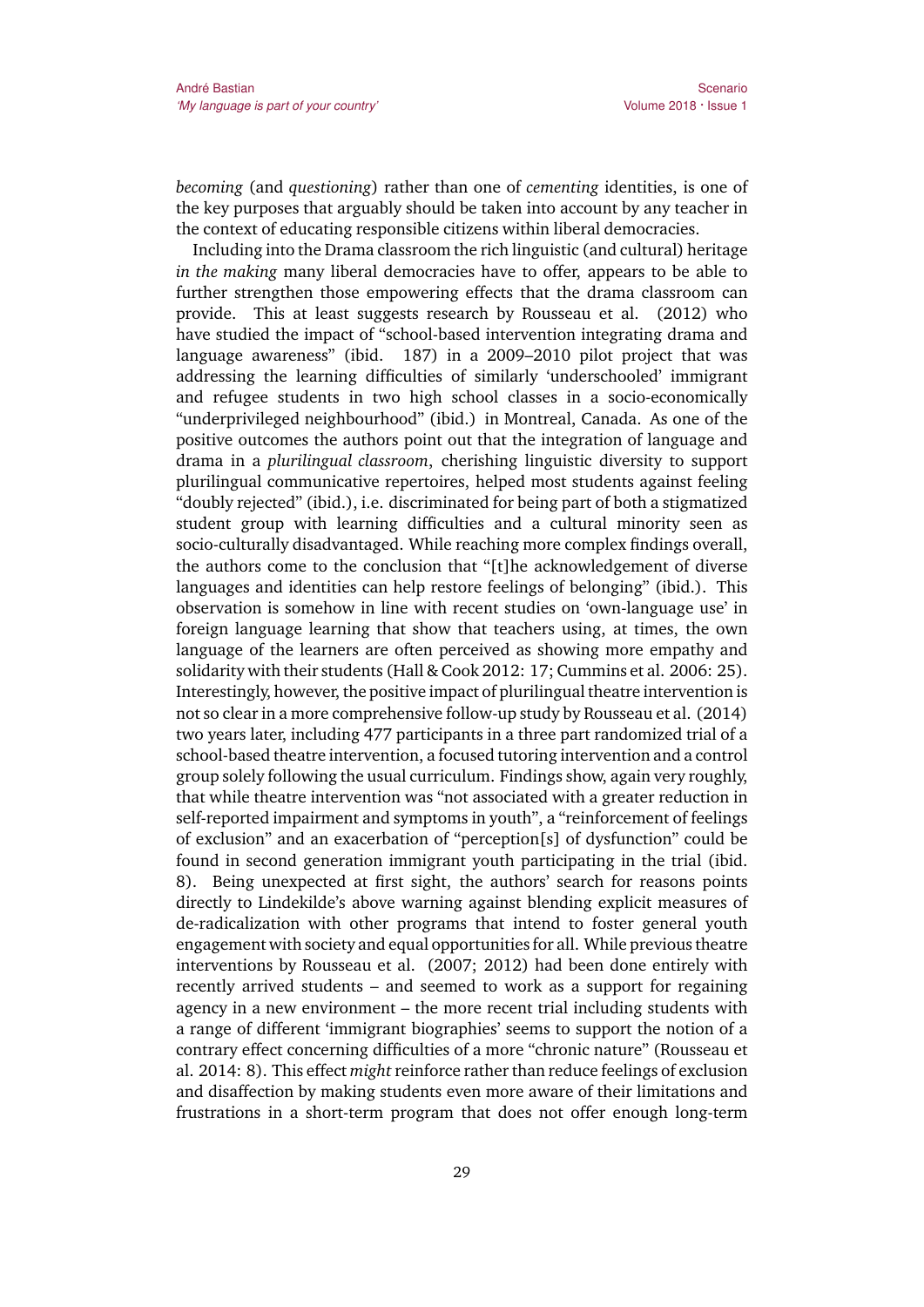support to overcome them.

## **7 Two-Way Language Teaching through Process Drama/In-Role Drama – A draft proposal**

The apparent need for long-term initiatives leads to the concluding draft proposal for a strategic intervention at the cross-roads of Language and Drama teaching that aims to create a deeper sense of belonging, or 'pluri-integration' beyond short-term societal interests of de-radicalization. Far from offering yet a complete program, let alone fully developed modules ready to apply in any given Drama classroom the proposal rather wishes to support a lively discussion among Drama and Language teachers who also feel the need to rethink societal belonging in particularly challenging and/or exciting times and who can imagine to join efforts in this area. Based on the above findings showing that short-term programs run the risk of reinforcing rather than tackling feelings of exclusion, this strategic intervention is best envisioned as an ongoing generalized initiative linked to institutions of the widest possible impact; in the best of all cases as a core activity in all primary and secondary schools of a given country. While this seems much to ask – given the complexity and structural inertia of most national systems of education – and possibly rather centralistic, the opposite is intended here: two-way language teaching in the Drama classroom should be seen as a typical 'down-up' initiative where teachers use their daily experience to develop practices that are tailored to the needs of their particular schools. Only winning over more teachers over time will create the necessary momentum and, hopefully, as well bring supportive funding to further gather and spread existing knowledge and practices. There are certainly many answers to the multifarious questions of how to integrate Drama and Language learning in order to both foster a deeper sense of belonging and negotiate how society could and should change in order to minimize youth disengagement. In this context, the least complicated question might be how to integrate the teaching of any majority (or national) language into the Drama classroom. How to integrate the wealth of other languages, however, so that the *second direction* of language teaching does not become a merely tokenistic exercise seems more challenging, although crucial in order to succeed. This is more so since a number of research has clearly shown the importance of both consolidated proficiency and conceptual foundation in L1 for bilingual students to succeed academically and, thus, prevent a series of discriminatory and disengaging effects mayority language-centred teaching can have (cf. Cummins 2001: 76-78).

Therefore, 'two-way' language teaching would best be seen as a metaphor for ongoing negotiation and awareness practice linked to language as a central hinge between socio-cultural elements ofidentity formation and socio-economic aspects of skills training, both political and associated with manifold debates in current liberal democracies. By defining each involved Drama classroom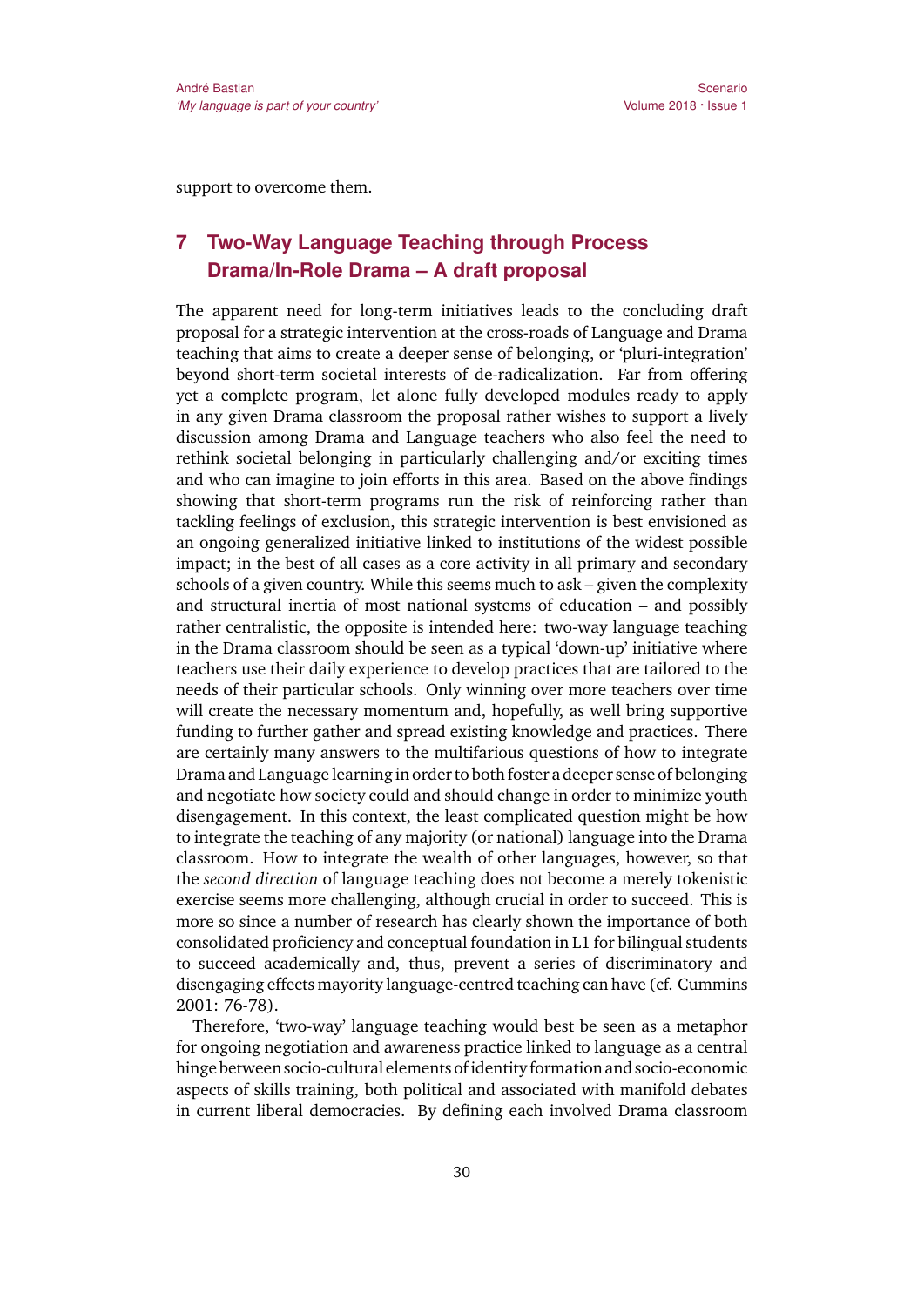as a place of change, including linguistic *ex*-change, where not only the need to develop a common language (in every sense) is acted out, but also the dynamic character of any language placed among a rich ecology of other languages of the world is experienced, the initiative hopes to turn nation building into a tangible enterprise where the complexity of creating something new is lived every time again – moving away from simplistic instrumentalist ideas of the need to integrate and be integrated into something already given. Recent approaches to plurilingual education such as the European concept of Content and Language Integrated Learning (CLIL) will be as useful for further development of this initiative as will be the Life Psychology model in order to elaborate a series of age-appropriate topics, targets, modules, etc. that can create a critical loyalty towards the fundamental values of liberal democracy and, thus, foster resilience against searching for too simplistic solutions to very complex problems. This, in the end, is my idea of an inclusive, holistic and sustainable 'vaccine' against extremism of any sort. In the case of Australia<sup>7</sup> (and other countries with citizens of Indigenous descent) – as I would like to point out in particular – it would also open the place (much to the contrary of other initiatives) for Indigenous citizens who – roughly speaking – never emigrated anywhere and still feel (and are!) excluded in many instances.

There are many technicalities and in-depth planning issues yet to be resolved. Equally, I would like to caution against excessive hopes: classrooms are 'messy' environments and politics in education are as well. Student motivation in the Drama classroom will be an issue, as often; language rejection in secondgeneration immigrants is a common phenomenon and insensitive 'cultural voyeurism' needs to be addressed as much as simplistic ideas about culture and cultural expertise in order to make this a success. Another problem *can* be widespread monolingualism amongst the teacher population in some countries, and some politicians might feel a bit uncomfortable with abolishing the idea of 'something given' as 'nation'. Nonetheless, I believe that this project is worth trying and invite to dynamic debate in its most critical sense.<sup>8</sup>

#### **Bibliography**

- Anderson, Michael (2012): *MasterClass in Drama Education: Transforming Teaching and Learning*. London, UK & New York, NY: Continuum
- Arber, Ruth Eileen (2005): Speaking of Race and Ethnic Identities: Exploring Multicultural Curricula. In: *Journal of Curriculum Studies* 37/6, 633-652

 $7$  Australia has been the author's place of residency for the last eleven years.

<sup>&</sup>lt;sup>8</sup> A first phase of development is planned in collaboration with several schools in Germany. It aims to create an internet platform as a source of material (e.g. modules based on the above propositions and findings, linking Drama and Language pedagogies with youth radicalization research) and as a forum for ongoing exchange between teachers and other researchers. First outcomes will be presented in a future article.The author invites interested teachers from other schools internationally to liaise with the project stakeholders and/or become part of the project.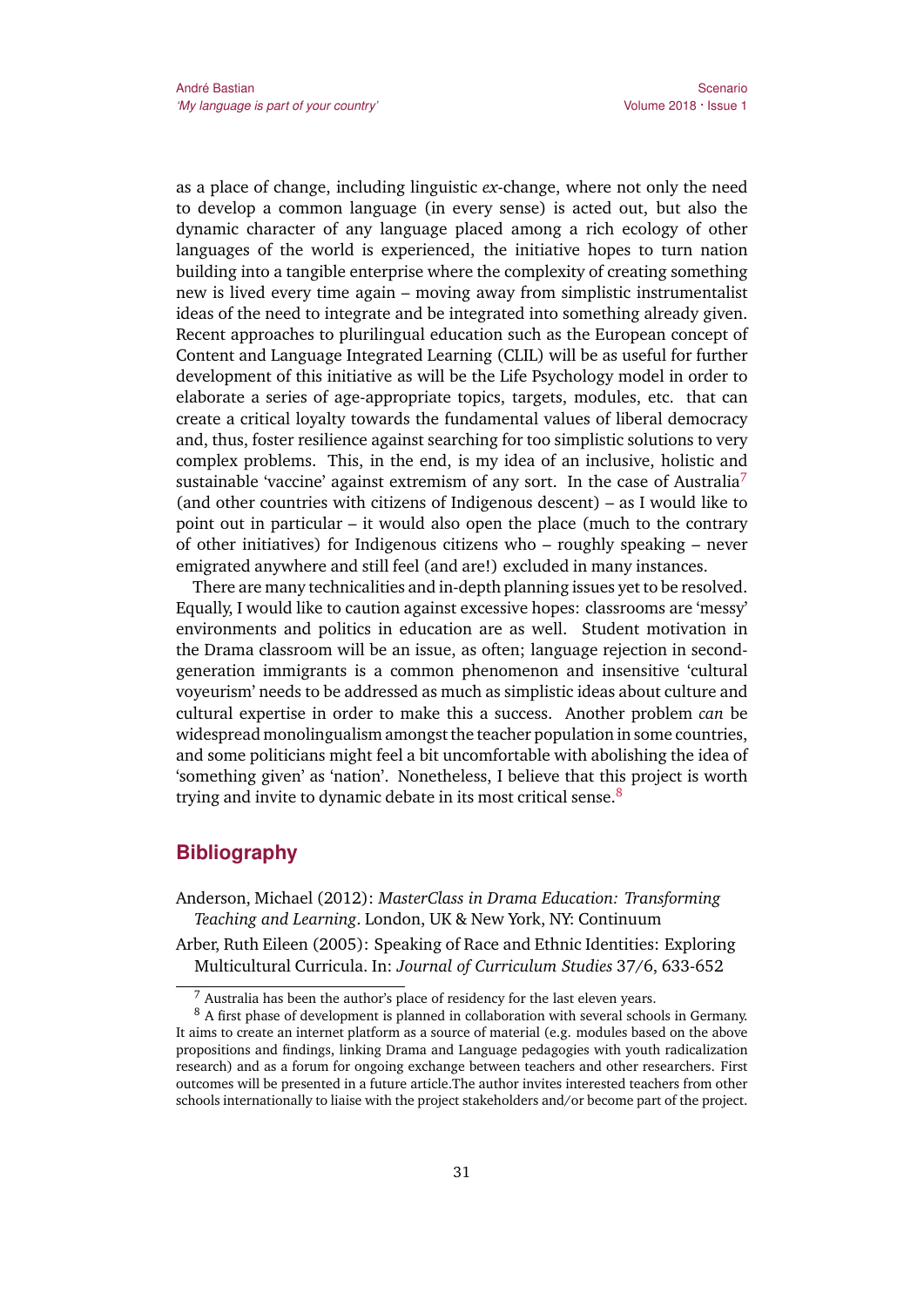- Australia Council (2007): *Writing: Protocols for Producing Indigenous Australian Writing*. Surry Hills, AUS: Australia Council for the Arts. [http://www.australiacouncil.gov.au/symphony/extension/richtex\\_](http://www.australiacouncil.gov.au/symphony/extension/richtex_redactor/getfile/?name=fc8a5cc73467cb405e8943ae14975da7.pdf) [redactor/getfile/?name=fc8a5cc73467cb405e8943ae14975da7.pdf](http://www.australiacouncil.gov.au/symphony/extension/richtex_redactor/getfile/?name=fc8a5cc73467cb405e8943ae14975da7.pdf) [last accessed August 23, 2017]
- Azevedo, Rui Vitorino (2010): The Other in Me: The 'In-between' Identities of two Immigrant Autobiographers. In: *Babilónia: Revista Lusófona de Línguas, Culturas e Tradução* 8/9, 11-26

Bastian, André (2016): *Staging Elfriede Jelinek in Australia: Poetics – Ethics – Politics*. St. Ingbert: Röhrig Universitätsverlag

Bertelsen, Preben (2016): Violent Radicalization and Extremism: A Review of Risk Factors and Theoretical Model of Radicalization.

[http://psy.au.dk/fileadmin/use\\_upload/Bertelse\\_\\_Aarhu\\_Mode\\_](http://psy.au.dk/fileadmin/use_upload/Bertelse__Aarhu_Mode__radicalizatio__lif_psychology.pdf) [\\_radicalizatio\\_\\_lif\\_psychology.pdf](http://psy.au.dk/fileadmin/use_upload/Bertelse__Aarhu_Mode__radicalizatio__lif_psychology.pdf) [last accessed August 23, 2017] [translated version of Bertelsen, Preben (2016): Voldelig radikalisering. i Tilværelsespsykologiens optik. In: Hansen Lund, Jens (ed.): Tværprofessionelt samarbejde om udsathed blandt børn og unge. Aarhus: Turbine

- Bertelsen, Preben (2015): Danish Preventive Measures and De-Radicalisation Strategies: The Aarhus Model. In: Hofmeister, Wilhelm (ed.): *From the Desert to World Cities: The New Terrorism. (Panorama – Insights into Asian and European Affairs)*. Singapore: Konrad-Adenauer-Stiftung, 241-253. <http://www.kas.de/politikdialog-asien/en/publications/42032/> [last accessed August 23, 2017]
- Braw, Elisabeth (2014, October 17): Inside Denmark's Radical Jihadist Rehabilitation Programme. Newsweek.

[http://psy.au.dk/fileadmin/Psykologi/Forskning/Prebe\\_Bertelsen/](http://psy.au.dk/fileadmin/Psykologi/Forskning/Prebe_Bertelsen/Avisartikle_radikalisering/Newswee_20141017.pdf) [Avisartikle\\_radikalisering/Newswee\\_20141017.pdf](http://psy.au.dk/fileadmin/Psykologi/Forskning/Prebe_Bertelsen/Avisartikle_radikalisering/Newswee_20141017.pdf) [last accessed August 23, 2017]

- Cahill, Helen (2002): Teaching for Community: Empowerment through Drama. In: *Melbourne Studies in Education* 43/2, 12-25
- Coste, Daniel; Moore, Danièle & Zarate, Geneviève (2009): Plurilingual and Pluricultural Competence. Strassbourg, FR: Council of Europe, Language Policy Division. [http://www.coe.int/t/dg4/linguistic/Source/](http://www.coe.int/t/dg4/linguistic/Source/SourcePublications/CompetencePlurilingue09we_en.pdf) [SourcePublications/CompetencePlurilingue09we\\_en.pdf](http://www.coe.int/t/dg4/linguistic/Source/SourcePublications/CompetencePlurilingue09we_en.pdf) [last accessed August 23, 2017]
- COWI (2011): Mid-Term Evaluation of the Action Plan "A common and safe future". [https://ec.europa.eu/migrant](https://ec.europa.eu/migrant-integration/index.cfm?action=media.download&uuid=FBC310B9-FB85-7C31-946D632BC120D3B7)[integration/index.cfm?action=media.download&uuid=FBC310B9-FB85-](https://ec.europa.eu/migrant-integration/index.cfm?action=media.download&uuid=FBC310B9-FB85-7C31-946D632BC120D3B7) [7C31-946D632BC120D3B7](https://ec.europa.eu/migrant-integration/index.cfm?action=media.download&uuid=FBC310B9-FB85-7C31-946D632BC120D3B7) [last accessed August 23, 2017]
- Csikszentmihalyi, Mihaly (1990): *Flow: The Psychology of Optimal Experience*. New York: Harper and Row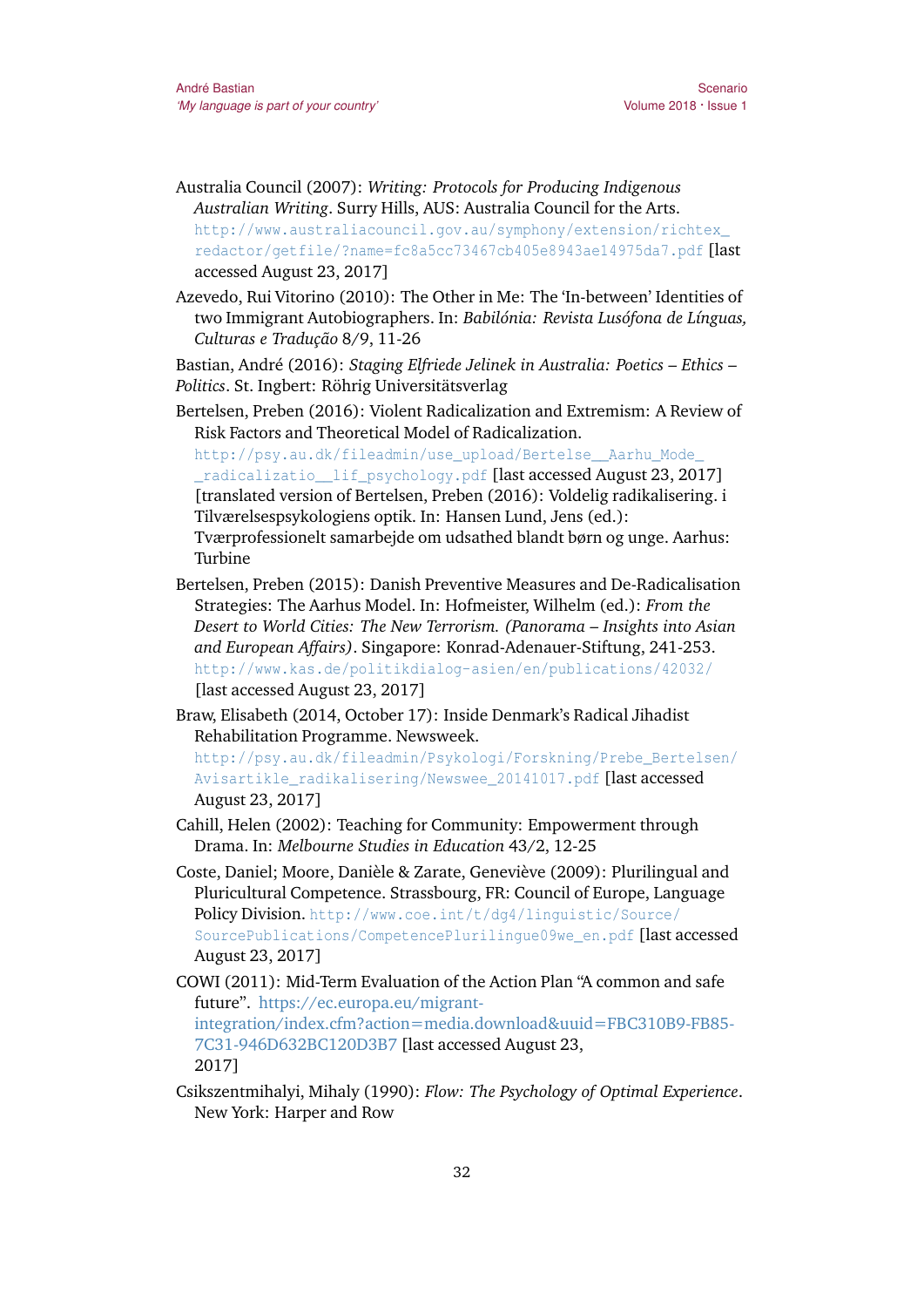- Cummins, Jim (2001): *Negotiating Identities: Education for Empowerment in a Diverse Society* (2nd ed.). Los Angeles: California Association for Bilingual Education
- Cummins, Jim (2006): Multiliteracies Pedagogy and the Role of Identity Texts. In: Leithwood, Kenneth; McAdie, Pat; Bascia, Nina & Rodrigue, Anne (eds.): *Teaching for Deep Understanding: What Every Educator Needs to Know*. Toronto: Corwin Press, 85-93
- Cummins, Jim; Bismilla, Vicki; Cohen; Sarah; Giampapa, Frances & Leoni, Lisa (2006): Timelines and Lifelines: Rethinking Literacy Instruction in Multilingual Classrooms. In: *Orbit* 36/1, 22-26
- Department of Education and Early Childhood Development (2011): *Languages in Victorian Government Schools*, 2011. Melbourne, AUS: Languages Education Unit, Student Learning Outcomes Division. [http://www.education.vic.gov.au/Documents/school/teachers/](http://www.education.vic.gov.au/Documents/school/teachers/teachingresources/discipline/languages/lotereport2011.pdf) [teachingresources/discipline/languages/lotereport2011.pdf](http://www.education.vic.gov.au/Documents/school/teachers/teachingresources/discipline/languages/lotereport2011.pdf) [last accessed August 23, 2017]
- Department of Education and Early Childhood Development (2011). *The Victorian Government's Vision for Languages Education*. Melbourne, AUS: Communications Division for Languages, ESL, and Multicultural Education Division.[http://www.education.vic.gov.au/about/department/pages/](http://www.education.vic.gov.au/about/department/pages/languagevision.aspx?Redirect=1) [languagevision.aspx?Redirect=1](http://www.education.vic.gov.au/about/department/pages/languagevision.aspx?Redirect=1) [last accessed August 23, 2017]
- Donelan, Kate (2002): Engaging with the Other: Drama, and Intercultural Education. In: *Melbourne Studies in Education* 43/2, 26-38
- Dunn, Julie; Bundy, Penny & Woodrow, Nina (2012): Combining Drama Pedagogy with Digital Technologies to Support the Language Learning Needs of Newly Arrived Refugee Children: A Classroom Case Study. In: *Research in Drama Education: The Journal of Applied Theatre and Performance* 17/4, 477-499
- European Commission (2017) [EC]. Aarhus Model: Prevention of Radicalisation and Discrimination in Aarhus. [https://ec.europa.eu/home-affairs/node/742\\_en](https://ec.europa.eu/home-affairs/node/742_en) [last accessed August 23, 2017]
- European Parliament (2016) [EPRS Briefing]. Foreign Fighters: Member State Responses and EU Action: Briefing, March 2016. Retrieved from [http://www.europarl.europa.eu/RegData/etudes/BRIE/2016/579080/](http://www.europarl.europa.eu/RegData/etudes/BRIE/2016/579080/EPR_BRI(2016)57908_EN.pdf) [EPR\\_BRI\(2016\)57908\\_EN.pdf](http://www.europarl.europa.eu/RegData/etudes/BRIE/2016/579080/EPR_BRI(2016)57908_EN.pdf) [last accessed August 23, 2017]
- Fleming, Michael (1998): Cultural awareness and dramatic art forms. In: Byram, Michael & Fleming, Michael (eds.): *Language Learning in Intercultural Perspective: Approaches through Drama and Ethnography*. Cambridge, UK & New York, NY: Cambridge University Press, 147-157
- Flew, Terry (2012): The *Creative Industries: Culture and Policy*. London & Thousand Oaks: Sage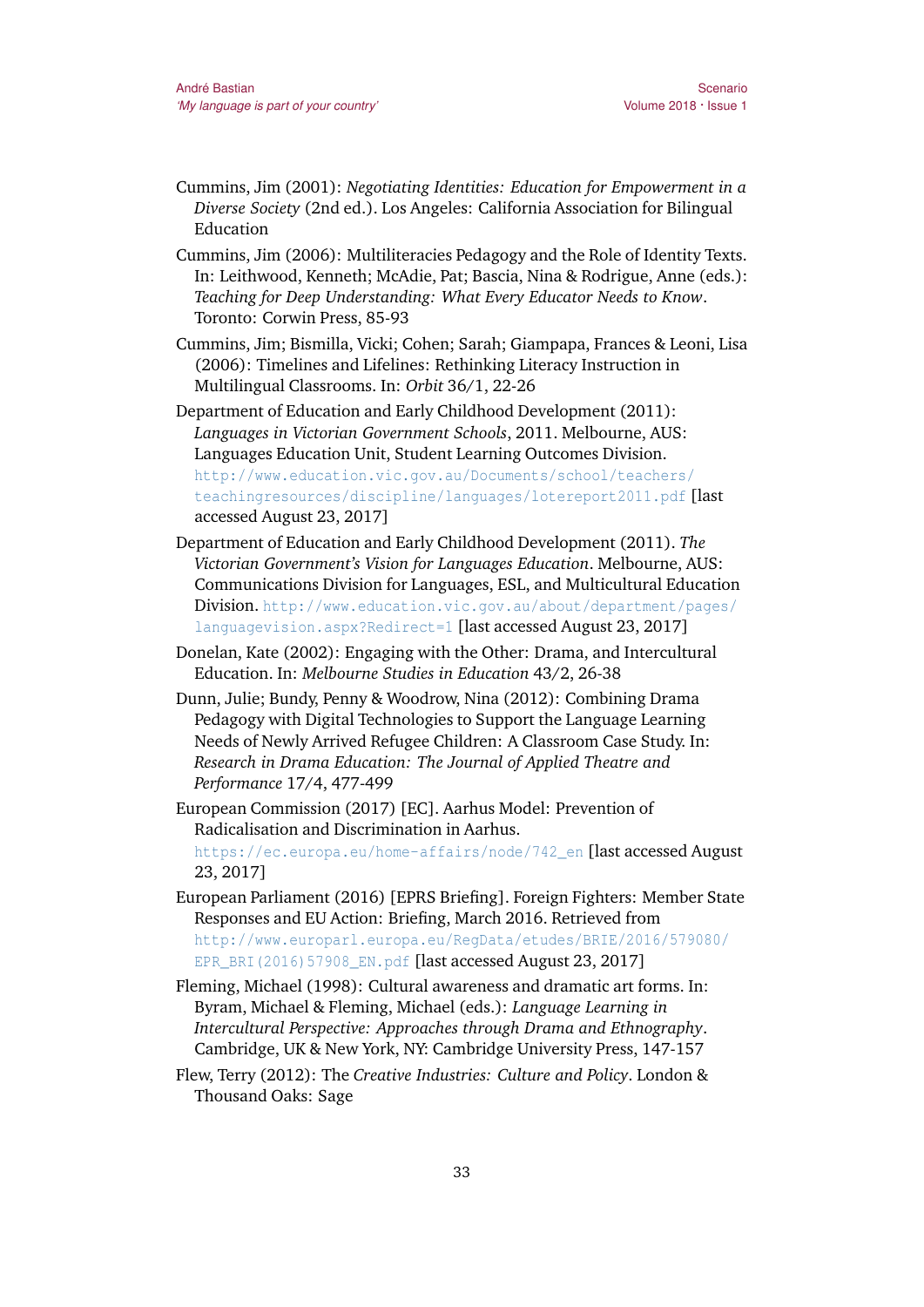- Fraser, Nancy (2009): Scales of Justice: Reimagining Political Space in a Globalizing World. New York, NY: Columbia University Press
- Gallagher, Kathleen & Neelands, Jonothan (eds.) (2013): *Drama and Theatre in Urban Contexts*. London & New York: Routledge

Gilbert, Helen & Lo, Jacqueline (2007): Performance and Asylum: Ethics, Embodiment, Efficacy. In: Gilbert, Helen & Lo, Jacqueline: *Performance and Cosmopolitics: Cross-Cultural Transactions in Australasia*. Basingstoke, UK: Palgrave Macmillan, 186-206

Hall, Graham & Cook, Guy (2012): Own-Language Use in Language Teaching and Learning. In: *Language Teaching* 45, 271-308

Heathcote, Dorothy & Bolton, Gavin (1994). *Drama for Learning: Dorothy Heathcote's Mantle of the Expert Approach to Education*. Portsmouth, NH: Heinemann Press

Hegghammer, Thomas (2013): Should I Stay or Should I Go?: Explaining Variation in Western Jihadists' Choice between Domestic and Foreign Fighting. In: *American Political Science Review* 107/1, 1-15

Hegghammer, Thomas (Winter 2010/11): The Rise of Muslim Foreign Fighters: Islam and the Globalization of Jihad. In: *International Security* 35/3, 53-94

Hughes, Jenny & Wilson, Karen (2004) Playing a Part: the Impact of Youth Theatre on Young People's Personal and Social Development. In: *Research in Drama Education: The Journal of Applied Theatre and Performance* 9/1, 57-72

Hyde, Mervyn (2014): Understanding Diversity, Inclusion and Engagement. In: Hyde, Mervyn; Carpenter, Lorelei & Conway, Rovbert (eds.): *Diversity, Inclusion & Engagement* (2nd ed.). South Melbourne, AUS: Oxford University Press, 3-14

Jacobs, George M. & Goh, Christine Chuen Meng (2007): *Cooperative Learning in the Language Classroom*. Singapore, SG: SEAMEO Regional Language Centre.

Kao, Shin-Mei & O'Neill, Cecily (1998): *Words into Worlds: Learning a Second Language through Process Drama*. Stamford, CT & London, UK: Ablex Publishing Corporation

- Kao, Shin-Mei; Carkin, Gary, & Hsu, Liang-Fong (2011): Questioning Techniques for Promoting Language Learning with Students of Limited L2 Oral Proficiency in a Drama-Oriented Language Classroom. In: *Research in Drama Education: The Journal of Applied Theatre and Performance* 16/4, 489-415
- Krashen, Stephen (1981): *Second Language Acquisition and Second Language Learning*. New York, NY: Pergamon Press
- Kühle, Lene & Lindekilde, Lasse (2010): Radicalization among Young Muslims in Aarhus: Research Report Prepared for the Centre for Studies in Islamism and Radicalisation (CIR), Department of Political Science.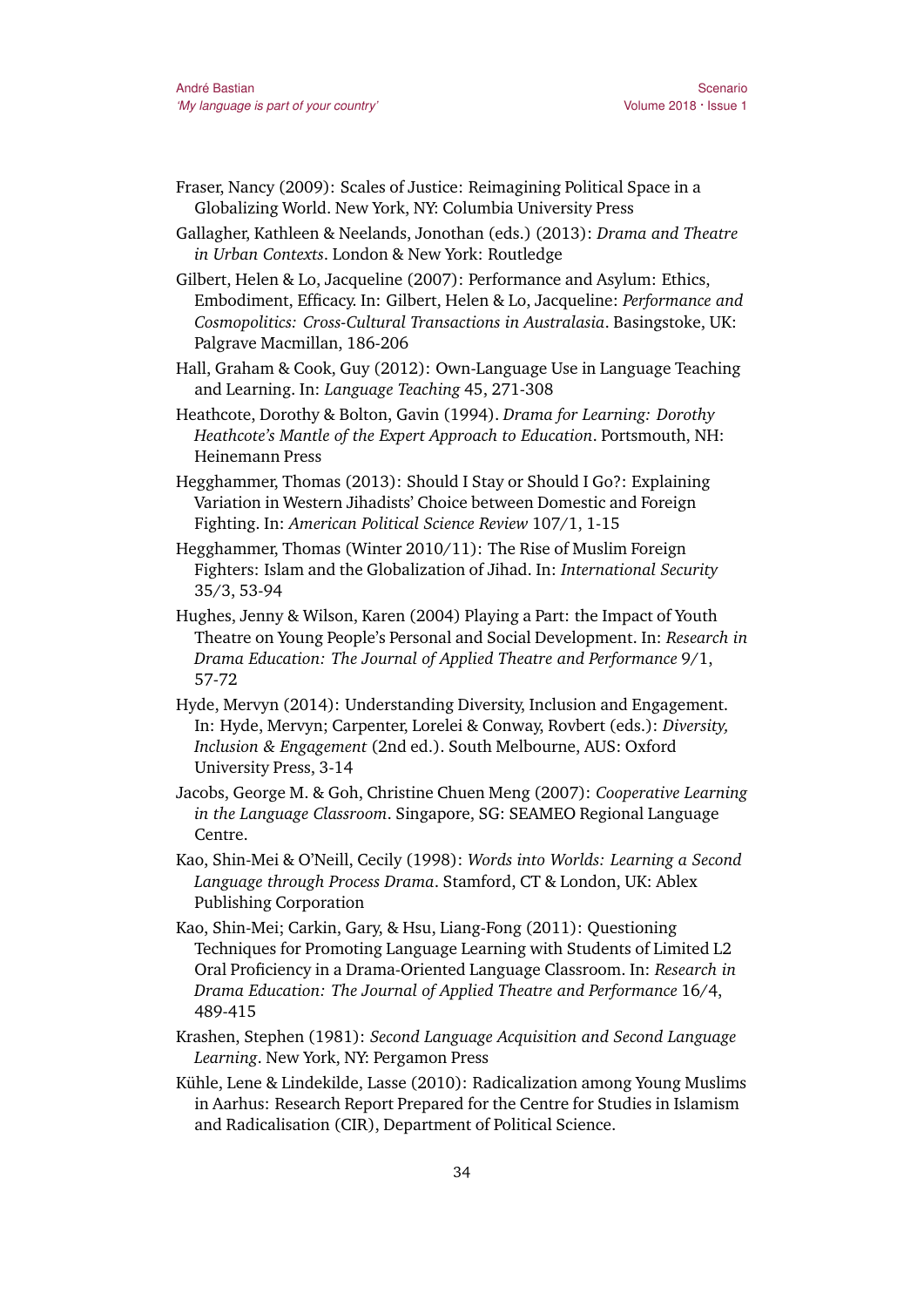[http://www.ps.au.dk/fileadmin/sit\\_files/file\\_statskundskab/](http://www.ps.au.dk/fileadmin/sit_files/file_statskundskab/subsites/cir/radicalizatio_aarhu_FINAL.pdf) [subsites/cir/radicalizatio\\_aarhu\\_FINAL.pdf](http://www.ps.au.dk/fileadmin/sit_files/file_statskundskab/subsites/cir/radicalizatio_aarhu_FINAL.pdf) [last accessed August 23, 2017]

- Larsen-Freeman, Diane, & Andersen, Marti (2011): *Techniques & Principles in Language Teaching*. Oxford, UK: Oxford University Press
- Lazarus, Joan (2012): *Signs of Change* (rev. & amp. ed.). Santa Barbara, CA: Greenwood Publishing Group
- Leitner, Gerhard (2004): *Australia's Many Voices: Ethnic Englishes, Indigenous and Migrant Languages: Policy and Education*. Berlin & New York, NY: Mouton De Gruyter
- Lindekilde, Lasse (2012): Value for Money? Problems of Impact Assessment of Counter-Radicalisarion Policies on End Target Groups: The Case of Denmark. In: *European Journal on Criminal Policy and Research* 18/4, 385-402
- Lindekilde, Lasse, Bertelsen, Preben, & Stohl, Michael (2016): Who Goes, Why, and With What Effects: The Problem of Foreign Fighters from Europe. In: *Small Wars & Insurgencies* 27/5, 858-877
- Neelands, Jonothan & Goode, Tony (1990): *Structuring Drama Work: a Handbook of Available Forms in Theatre and Drama*. Cambridge: Cambridge University Press
- Nelson, Bethany (2011): Power and Community in Drama. In: Schonmann, Shifra (ed.): *Key concepts in Theatre/Drama Education*. Rotterdam, NL, Boston, MA, & Taipei, TW: Sense Publishers, 81-85
- Neumann, Peter R. (2015): Foreign Fighter Total in Syria/Iraq now Exceeds 20,000; Surpasses Afghanistan Conflict in the 1980s.

[http://icsr.info/2015/01/foreign-fighter-total-syriairaq-now](http://icsr.info/2015/01/foreign-fighter-total-syriairaq-now-exceeds-20000-surpasses-afghanistan-conflict-1980s/)[exceeds-20000-surpasses-afghanistan-conflict-1980s/](http://icsr.info/2015/01/foreign-fighter-total-syriairaq-now-exceeds-20000-surpasses-afghanistan-conflict-1980s/) [last accessed August 23, 2017]

- Ntelioglou, Burcu Yaman (2011): 'But why do I have to take this class?' The Mandatory Drama-ESL Class and Multiliteracies Pedagogy. In: *Research in Drama Education: The Journal of Applied Theatre and Performance* 16/4, 595-615
- Piazzoli, Erika (2011): Process Drama: the Use of Affective Space to Reduce Language Anxiety in the Additional Language Learning Classroom. In: *Research in Drama Education: The Journal of Applied Theatre and Performance* 16/4, 557-573
- Ritchie, Elspeth Cameron; Warner, Christopher H. & McLay, Robert N. (eds.) (2017): *Psychiatrists in Combat: Mental Health Clinicians' Experiences in the War Zone*. Cham, CH: Springer
- Robertson, Hamish & Migliorino, Pino (1996): *Open Up!: Guidelines for Cultural Diversity Visitor Studies*. Neutral Bay, AUS: Wellington Lane Press
- Rothwell, Julia (2011): Bodies and Language: Process Drama and Intercultural Language Learning in a Beginner Language Classroom. In: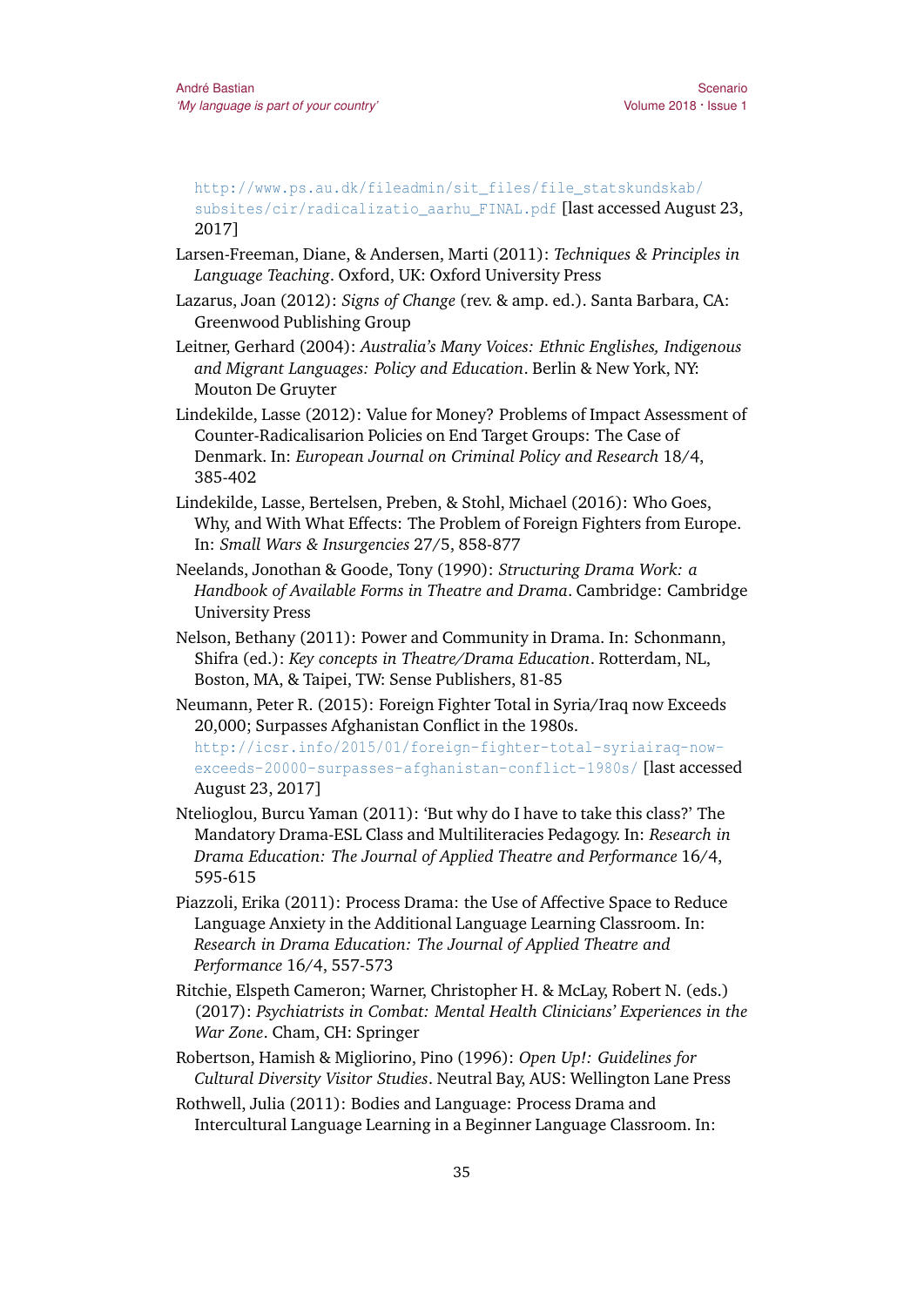Scenario Volume 2018 · Issue 1

*Research in Drama Education: The Journal of Applied Theatre and Performance* 16/4, 575-594

Rougeaux Shabazz, Demetria & Cooks, Leda M. (2014): The Pedagogy of Community Service-Learning Discourse: From Deficit to Asset Mapping in the Re-Envisioning Media Project. In: *Journal of Community Engagement and Scholarship* 7/1, 71-83

Rousseau, Cécile; Beauregard, Caronline; Daignault, Katherine; Petrakos, Harriet; Thombs, Brett D.; Steele, Russell; Vasiliadis, Helen-Maria & Hechtman, Lily (2014): A Cluster Randomized-Controlled Trial of a Classroom-Based Drama Workshop Program to Improve Mental Health Outcomes among Immigrant and Refugee Youth in Special Classes. In: *PLOS one* 9/8, 1-9

- Rousseau, Cécile; Armand, Françoise; Laurin-Lamothe, Audrey; Gauthier, Marie-France & Saboundjian, Rita (2012): Innovations in Practice: A Pilot Project of School-Based Intervention Integrating Drama and Language Awareness. In: *Child and Adolescent Mental Health* 17/3, 187-190
- Rousseau, Cécile; Benoît, Maryse; Gauthier, Marie-France; Lacroix, Louise; Alain, Néomée; Viger Rojas, Musuk, Moran, Alejandro & Bourassa, Dominique (2007): Classroom Drama Therapy Program for Immigrant and Refugee Adolescents: A Pilot Study. In: *Clinical Child Psychology and Psychiatry* 12/3, 451-465
- START. National Consortium for the Study of Terrorism and Responses to Terrorism (2016): Surveying CVE Metrics in Prevention, Disengagement and Deradicalization Programs: Report to the Office of University Programs, Science and Technology Directorate, U.S. Department of Homeland Security. [https:](https://www.start.umd.edu/pubs/STAR_SurveyingCVEMetric_March2016.pdf)

[//www.start.umd.edu/pubs/STAR\\_SurveyingCVEMetric\\_March2016.pdf](https://www.start.umd.edu/pubs/STAR_SurveyingCVEMetric_March2016.pdf) [last accessed August 23, 2017]

- Stinson, Madonna, & Winston, Joe (2011): Editorial: Drama Education and Second Language Learning: A Growing Field of Practice and Research. In: *Research in Drama Education: The Journal of Applied Theatre and Performance* 16/4, 479-488
- Summerfield, Derek (2000): War and Mental Health: A Brief Overview. In: *BMJ* 321/7255, 232-235
- TerRa (2014): Inventory of the Best Practices on De-Radicalisation from the Different Member States of the EU. [http://www.terra](http://www.terra-net.eu/files/nic_t_know/20140722134422CVERLTdef.pdf)[net.eu/files/nic\\_t\\_know/20140722134422CVERLTdef.pdf](http://www.terra-net.eu/files/nic_t_know/20140722134422CVERLTdef.pdf) [last accessed August 23, 2017]
- The Soufan Group (December 2015) [TSG]: Foreign Fighters: An Updated Assessment of the Flow of Foreign Fighters into Syria and Iraq.

[http://soufangroup.com/wp-](http://soufangroup.com/wp-content/uploads/2015/12/TS_ForeignFightersUpdat_FINAL.pdf)

[content/uploads/2015/12/TS\\_ForeignFightersUpdat\\_FINAL.pdf](http://soufangroup.com/wp-content/uploads/2015/12/TS_ForeignFightersUpdat_FINAL.pdf) [last accessed August 23, 2017]